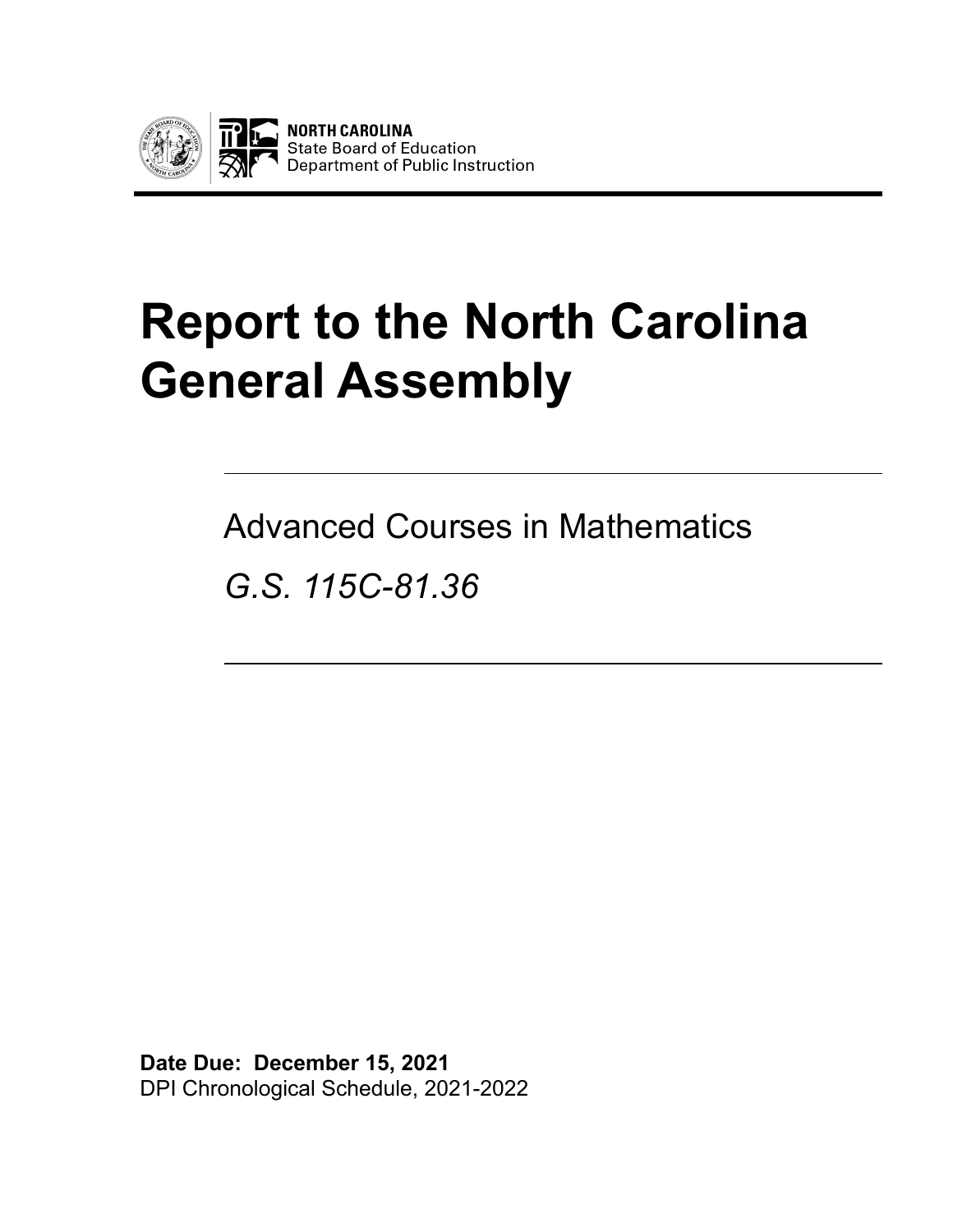#### **STATE BOARD OF EDUCATION**

STATE BOARD OF EDUCATION VISION: Every public school student in North Carolina will be empowered to accept academic challenges, prepared to pursue their chosen path after graduating high school, and encouraged to become lifelong learners with the capacity to engage in a globally-collaborative society.

STATE BOARD OF EDUCATION MISSION: The mission of the North Carolina State Board of Education is to use its constitutional authority to guard and maintain the right of a sound, basic education for every child in North Carolina Public Schools.

**ERIC DAVIS** Chair: Charlotte – At-Large

**ALAN DUNCAN** Vice Chair: Greensboro – Piedmont-Triad Region

**MARK ROBINSON** Lieutenant Governor: High Point – Ex Officio

**DALE FOLWELL** State Treasurer: Raleigh – Ex Officio

**CATHERINE TRUITT** Secretary to the Board: Cary **JILL CAMNITZ** Greenville – Northeast Region

**REGINALD KENAN** Rose Hill – Southeast Region

**AMY WHITE** Garner – North Central Region

**OLIVIA OXENDINE** Lumberton – Sandhills Region

**VACANT** Southwest Region **TODD CHASTEEN** Blowing Rock – Northwest Region

**DONNA TIPTON-ROGERS** Brasstown – Western Region

**J. WENDELL HALL** Ahoskie – At-Large

**JAMES FORD** At-Large

### **NC DEPARTMENT OF PUBLIC INSTRUCTION**

#### **Catherine Truitt, State Superintendent :: 301 N. Wilmington Street :: Raleigh, North Carolina 27601-2825**

In compliance with federal law, the NC Department of Public Instruction administers all state-operated educational programs, employment activities and admissions without discrimination because of race, religion, national or ethnic origin, color, age, military service, disability, or gender, except where exemption is appropriate and allowed by law.

**Inquiries or complaints regarding discrimination issues should be directed to:** Thomas Tomberlin, Director of Educator Recruitment and Support, NCDPI 6301 Mail Service Center, Raleigh, NC 27699-6301 / Phone: (984) 236-2114 / Fax: (984) 236-2099

#### **Visit us on the Web: www.dpi.nc.gov** <sup>0321</sup>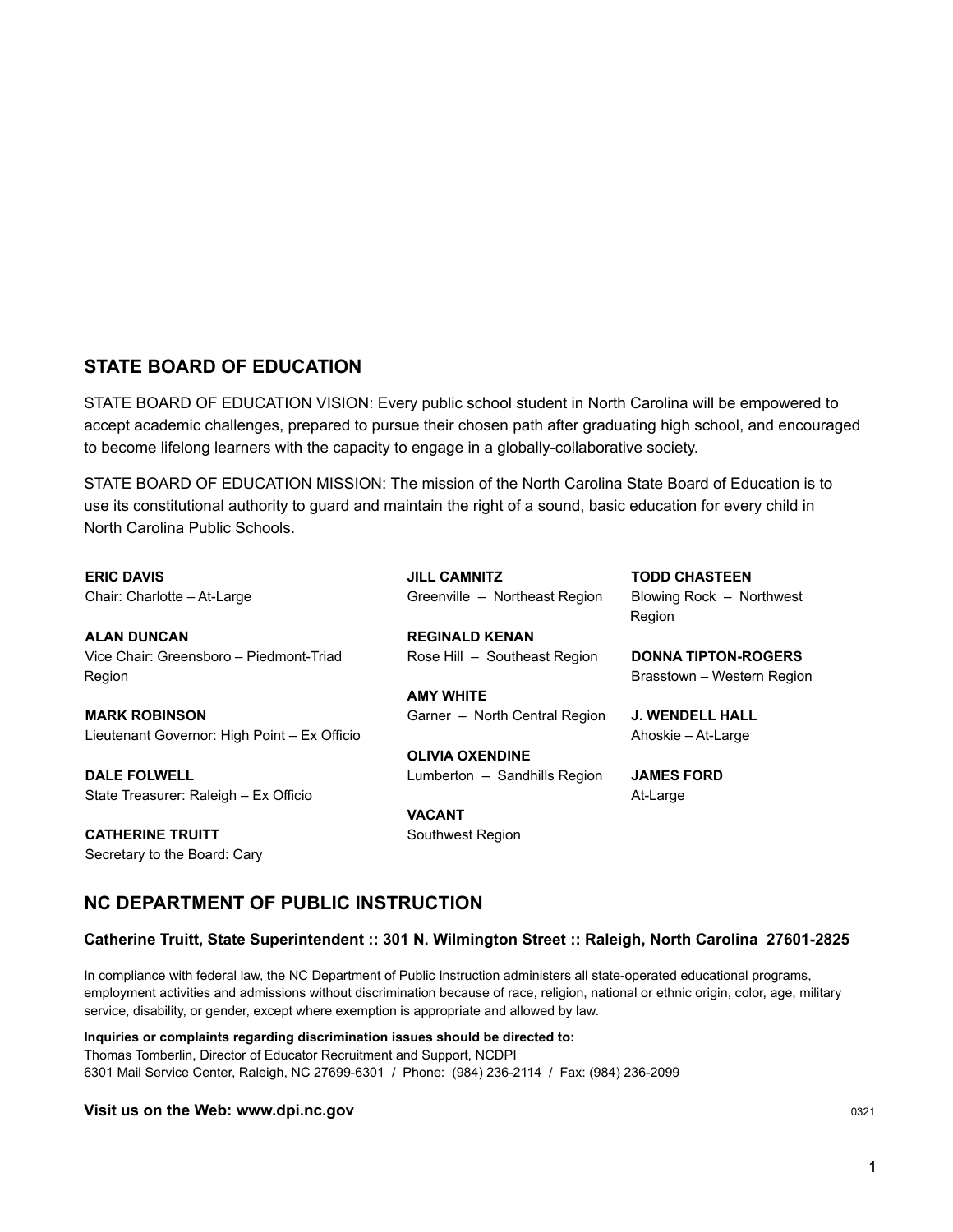# **Report to the North Carolina General Assembly on Advanced Courses in Mathematics, per G.S. 115C-81.36.(c)**

G.S. 115C-81.36 directs that, when practicable, local boards of education shall offer advanced learning opportunities in mathematics in grades three through five, and advanced courses in mathematics in all grades six and higher. When advanced courses are offered in mathematics in grades six and higher, any student scoring at the highest level on the end-of-grade or end-of-course test for the mathematics course in which the student was most recently enrolled shall be enrolled in the advanced course for the next mathematics course in which the student is enrolled. For example, a student in seventh grade scoring at the highest level on the seventh grade mathematics end-of-grade test shall be enrolled in a high school level mathematics course in eighth grade.

In accordance with the legislation, the NC Department of Public Instruction (NCDPI) shall submit a report to the Joint Legislative Education Oversight Committee containing data collected for the current school year on the number and demographics of students who were *eligible* for advanced mathematics courses under this section, including high school level mathematics courses in eighth grade, and of those students, the number and demographics of those who *were placed* in advanced mathematics courses and *were not placed* in advanced mathematics courses. Finally, the report shall include information on the type and format of advanced mathematics courses provided and shall also include any feedback provided by local boards of education on the implementation of G.S. 115C-81.36.

To comply with this legislation, NCDPI extracted enrollment data for all students in grades six and higher who were *eligible* for advanced courses from the NC Student Information System (SIS) for all Local Education Agencies (LEAs) and three charter schools choosing to participate in the reporting process (n=119). To support this data collection, a new report was developed within the PowerSchool system to allow LEAs and charter schools the opportunity to review and verify the data contained in the report, and then also submit data corrections for any students deemed to be either missing from the report, or erroneously reported as not placed in an advanced mathematics course.

The data tables below respond to the legislated requirements, documenting the *eligible* students who were either *placed or not placed*, by sex and then by ethnicity/race. Additionally, NCDPI has provided a detailed view of the demographic information, including sex, race/ethnic group, migrant status, homeless status, English Learner status, Academically or Intellectually Gifted (AIG) status, and Exceptional Children (EC) status for all *eligible* students placed and not placed listed by PSU. Note that the data tables do not represent comprehensive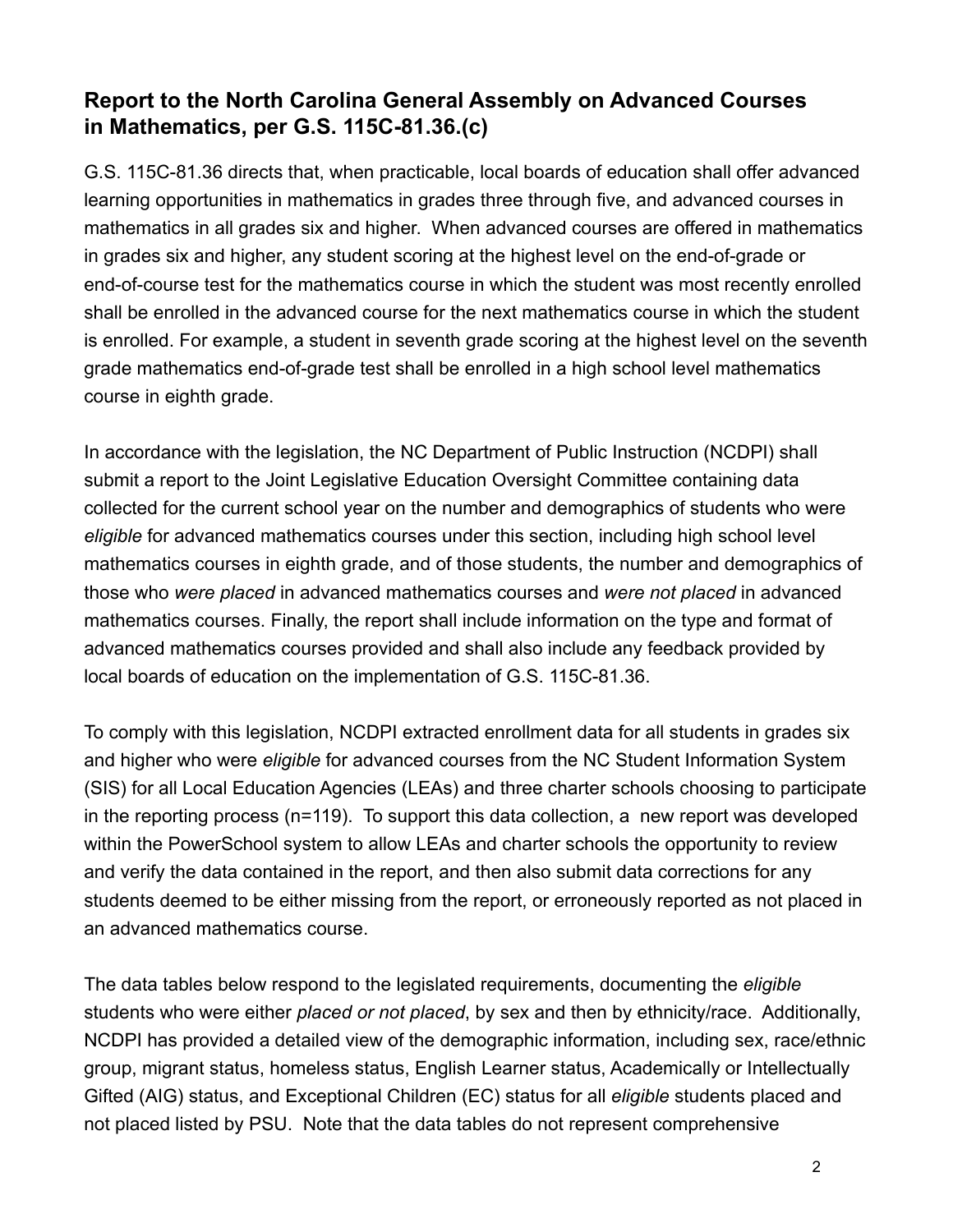enrollment in advanced mathematics courses, rather, the information reflects those students who scored at the highest level on an end of grade or end of course mathematics assessment, and are therefore eligible for advanced mathematics course enrollment as outlined in the legislation.

At the end of the report, NCDPI provides conclusion statements drawn from the data.

Table 1: Number and percent of students in grades 6 - 13 placed and not placed in an advanced **mathematics course during the 2021-2022 school year by sex who scored at the highest level on an approved mathematics assessment in the previous school year.**

| <b>Placed in Course</b><br>by Sex     | # of students<br><b>Placed</b>     | # of students who scored<br>at the highest level on an<br>approved math<br>assessment by subgroup | % of students<br><b>Placed</b>     |
|---------------------------------------|------------------------------------|---------------------------------------------------------------------------------------------------|------------------------------------|
| Female                                | 12,398                             | 13,446                                                                                            | 92%                                |
| Male                                  | 14,177                             | 15,633                                                                                            | 91%                                |
| <b>Total</b>                          | 26,575                             | 29,079                                                                                            | 91%                                |
|                                       |                                    | # of students who scored                                                                          |                                    |
| <b>Not Placed in Course</b><br>by Sex | # of students<br><b>Not Placed</b> | at the highest level on an<br>approved math<br>assessment by subgroup                             | % of students<br><b>Not Placed</b> |
| Female                                | 1,048                              | 13,446                                                                                            | 8%                                 |
| Male                                  | 1,456                              | 15,633                                                                                            | 9%                                 |

Table 2: Number and percent of students in grades 6 - 13 placed and not placed in an advanced **mathematics course during the 2021-2022 school year by ethnicity/race who scored at the highest level on an approved mathematics assessment in the previous school year.**

| <b>Placed in Course</b><br>by Ethnicity/Race | # of students<br><b>Placed</b> | # of students who scored<br>at the highest level on an<br>approved math<br>assessment by subgroup | % of students<br><b>Placed</b> |
|----------------------------------------------|--------------------------------|---------------------------------------------------------------------------------------------------|--------------------------------|
| American Indian or Alaska Native             | 64                             | 79                                                                                                | 81%                            |
| Asian                                        | 4,847                          | 5,136                                                                                             | 94%                            |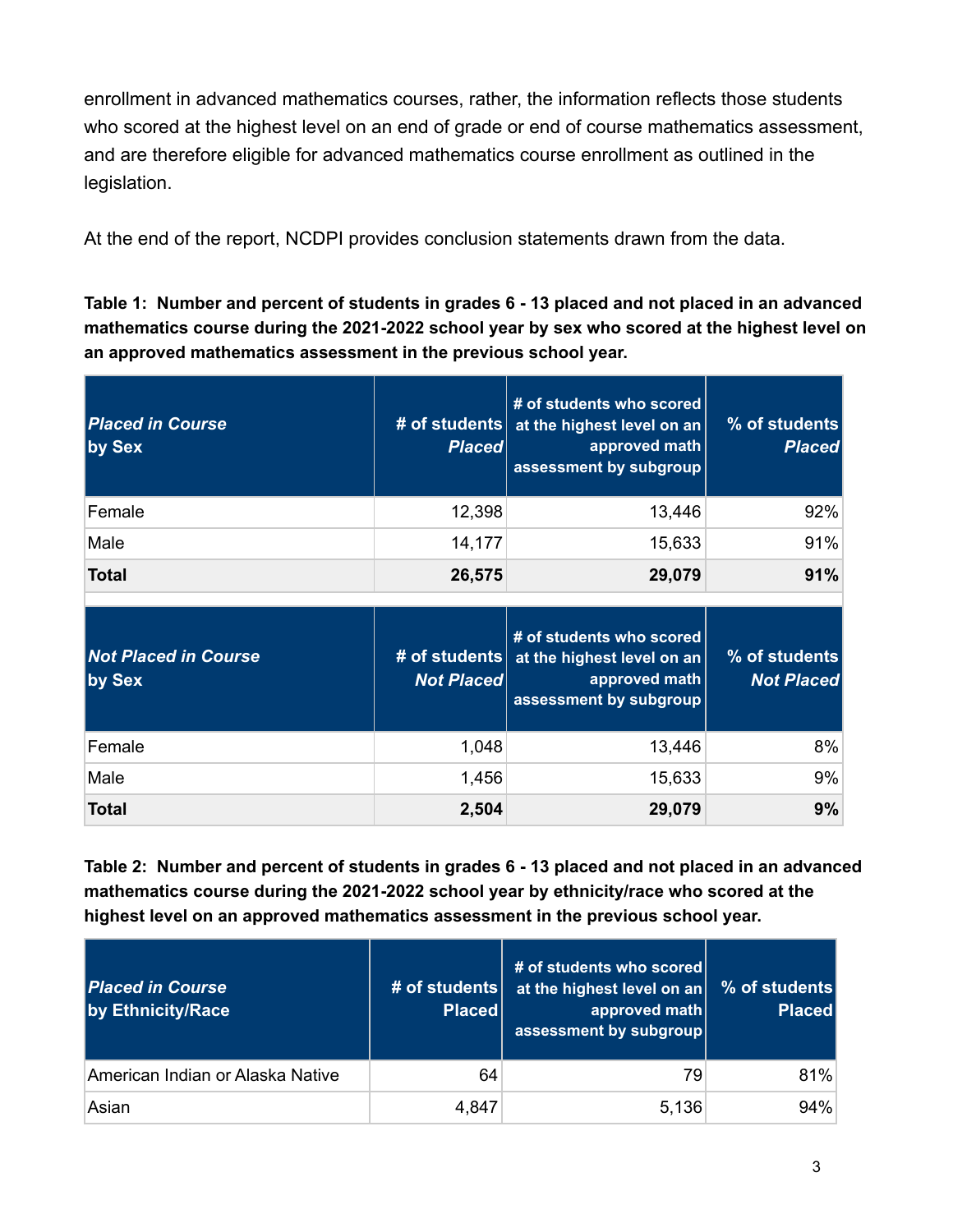| <b>Black or African American</b>                 | 1,177                              | 1,323                                                                                             | 89%                                |
|--------------------------------------------------|------------------------------------|---------------------------------------------------------------------------------------------------|------------------------------------|
| Hispanic or Latino                               | 2,115                              | 2,406                                                                                             | 88%                                |
| Native Hawaiian/Other Pacific<br>Islander        | 36                                 | 39                                                                                                | 92%                                |
| Two or More                                      | 932                                | 1,047                                                                                             | 89%                                |
| White                                            | 17,404                             | 19,049                                                                                            | 91%                                |
| <b>Total</b>                                     | 26,575                             | 29,079                                                                                            | 91%                                |
|                                                  |                                    |                                                                                                   |                                    |
| <b>Not Placed in Course</b><br>by Ethnicity/Race | # of students<br><b>Not Placed</b> | # of students who scored<br>at the highest level on an<br>approved math<br>assessment by subgroup | % of students<br><b>Not Placed</b> |
| American Indian or Alaska Native                 | 15                                 | 79                                                                                                | 19%                                |
| Asian                                            | 289                                | 5,136                                                                                             | 6%                                 |
| <b>Black or African American</b>                 | 146                                | 1,323                                                                                             | 11%                                |
| Hispanic or Latino                               | 291                                | 2,406                                                                                             | 12%                                |
| Native Hawaiian/Other Pacific<br><b>Islander</b> |                                    |                                                                                                   |                                    |
|                                                  | < 10                               | 39                                                                                                | 8%                                 |
| Two or More                                      | 115                                | 1,047                                                                                             | 11%                                |
| White                                            | 1,645                              | 19,049                                                                                            | 9%                                 |

**Table 3: Number and percent of students in grade 8 placed and not placed in an advanced mathematics course during the 2021-2022 school year by sex who scored at the highest level on an approved mathematics assessment in the previous school year.**

| <b>Placed in Course</b><br>by Sex | in grade $8$<br><b>Placed</b> | # of students in grade $8$<br># of students who scored at the highest<br>level on an approved<br>math assessment<br>by subgroup | % of students<br>in grade $8$<br><b>Placed</b> |
|-----------------------------------|-------------------------------|---------------------------------------------------------------------------------------------------------------------------------|------------------------------------------------|
| Female                            | 2,718                         | 2,761                                                                                                                           | 98%                                            |
| Male                              | 3,131                         | 3,223                                                                                                                           | 97%                                            |
| <b>Total</b>                      | 5,849                         | 5,984                                                                                                                           | 98%                                            |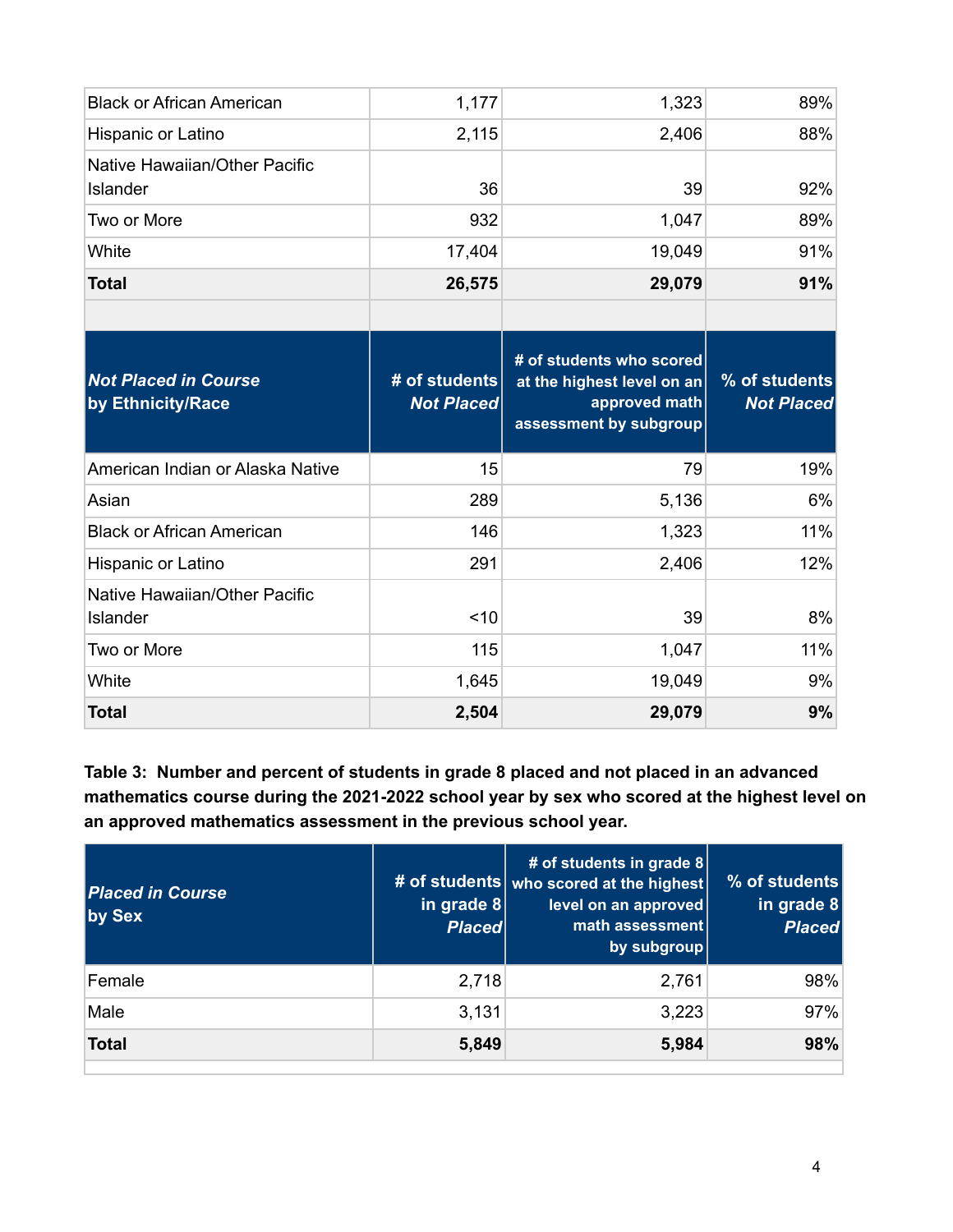| <b>Not Placed in Course</b><br>by Sex | $\vert$ in grade 8<br><b>Not Placed</b> | # of students in grade $8$<br># of students who scored at the highest<br>level on an approved<br>math assessment<br>by subgroup | % of students<br>in grade $8$<br><b>Not Placed</b> |
|---------------------------------------|-----------------------------------------|---------------------------------------------------------------------------------------------------------------------------------|----------------------------------------------------|
| Female                                | 43                                      | 2,761                                                                                                                           | 2%                                                 |
| Male                                  | 92                                      | 3,223                                                                                                                           | 3%                                                 |
| <b>Total</b>                          | 135                                     | 5,984                                                                                                                           | 2%                                                 |

**Table 4: Number and percent of students in grade 8 placed and not placed in an advanced mathematics course during the 2021-2022 school year by ethnicity/race who scored at the highest level on an approved mathematics assessment in the previous school year.**

| <b>Placed in Course</b><br>by Ethnicity/Race     | # of students<br>in grade $8$<br><b>Placed</b> | # of students in grade 8<br>who scored at the highest<br>level on an approved math<br>assessment by subgroup | % of students<br>in grade $8$<br><b>Placed</b> |
|--------------------------------------------------|------------------------------------------------|--------------------------------------------------------------------------------------------------------------|------------------------------------------------|
| American Indian or Alaska Native                 | 17                                             | 19                                                                                                           | 89%                                            |
| Asian                                            | 1,139                                          | 1,192                                                                                                        | 96%                                            |
| <b>Black or African American</b>                 | 252                                            | 260                                                                                                          | 97%                                            |
| Hispanic or Latino                               | 437                                            | 451                                                                                                          | 97%                                            |
| Native Hawaiian/Other Pacific<br><b>Islander</b> | < 10                                           | ~10                                                                                                          | 100%                                           |
| Two or More                                      | 210                                            | 214                                                                                                          | 98%                                            |
| White                                            | 3,787                                          | 3,841                                                                                                        | 99%                                            |
| <b>Total</b>                                     | 5,849                                          | 5,984                                                                                                        | 98%                                            |

| <b>Not Placed in Course</b><br>by Ethnicity/Race | # of students<br>in grade $8$<br><b>Not Placed</b> | # of students who scored<br>at the highest level on an<br>approved math<br>assessment by subgroup | $%$ of students<br>in grade $8$<br><b>Not Placed</b> |
|--------------------------------------------------|----------------------------------------------------|---------------------------------------------------------------------------------------------------|------------------------------------------------------|
| American Indian or Alaska Native                 | ~10                                                | 19                                                                                                | 11%                                                  |
| Asian                                            | 53                                                 | 1,192                                                                                             | 4%                                                   |
| <b>Black or African American</b>                 | ~10                                                | 260                                                                                               | 3%                                                   |
| Hispanic or Latino                               | 14                                                 | 451                                                                                               | 3%                                                   |
| Native Hawaiian/Other Pacific                    | $^\star$                                           | 10                                                                                                | $0\%$                                                |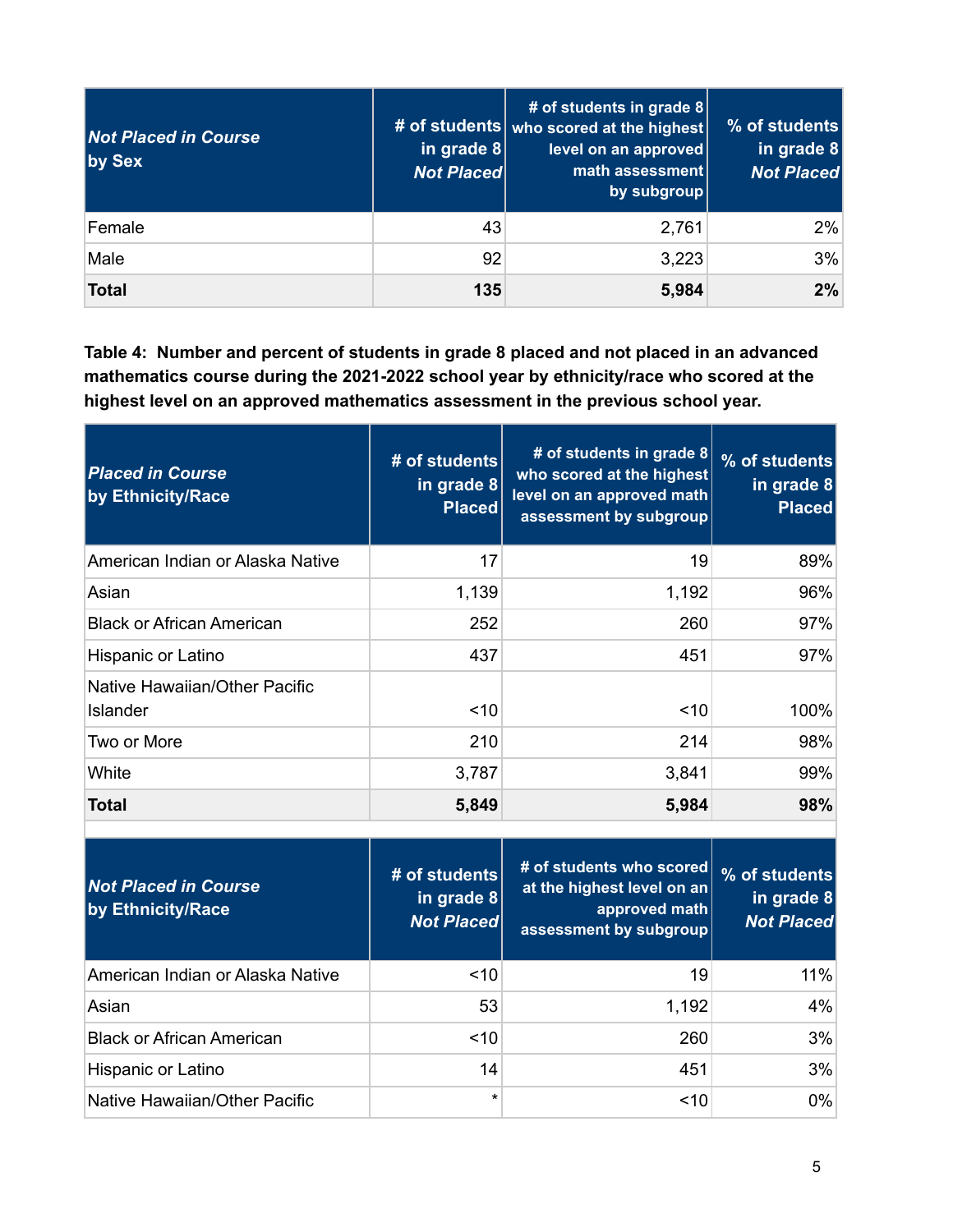| Islander     |           |       |    |
|--------------|-----------|-------|----|
| Two or More  | $\leq 10$ | 214   | 2% |
| White        | 54        | 3,841 | 1% |
| <b>Total</b> | 135       | 5,984 | 2% |

# **Table 5: Advanced courses available across PSUs for students in grades 6-13.**

| <b>Course Title</b>                      |                                       |  |  |  |  |  |
|------------------------------------------|---------------------------------------|--|--|--|--|--|
| <b>Advanced Math 6</b>                   | <b>MAT263 Brief Calculus</b>          |  |  |  |  |  |
| <b>Advanced Math 7</b>                   | <b>MAT271 Calculus I</b>              |  |  |  |  |  |
| Middle School NC Math 1                  | <b>MAT272 Calculus II</b>             |  |  |  |  |  |
| <b>NC Math 1 Honors</b>                  | <b>MAT273 Calculus III</b>            |  |  |  |  |  |
| Middle School NC Math 2                  | MAT280 Linear Algebra                 |  |  |  |  |  |
| <b>NC Math 2 Honors</b>                  | <b>MAT285 Differential Equations</b>  |  |  |  |  |  |
| Middle School NC Math 3                  | <b>MAT141 Mathematical Concepts</b>   |  |  |  |  |  |
| <b>NC Math 3 Honors</b>                  | <b>MAT167 Discrete Mathematics</b>    |  |  |  |  |  |
| Discrete Mathematics for Comp Sci Honors | <b>IB Computer Science HL</b>         |  |  |  |  |  |
| <b>Pre-Calculus</b>                      | <b>IB Mathematical Studies SL</b>     |  |  |  |  |  |
| <b>NC Math 4 Honors</b>                  | <b>IB Mathematics SL</b>              |  |  |  |  |  |
| <b>AP Calculus AB</b>                    | IB Math: Analysis and Approaches SL   |  |  |  |  |  |
| <b>AP Calculus BC</b>                    | IB Math: Analysis and Approaches HL   |  |  |  |  |  |
| <b>AP Computer Science</b>               | IB Math: Applications & Interpret. SL |  |  |  |  |  |
| <b>AP Statistics</b>                     | IB Math: Applications & Interpret. HL |  |  |  |  |  |
| <b>MAT143 Quantitative Literacy</b>      | <b>University Math Course</b>         |  |  |  |  |  |
| <b>MAT152 Statistical Methods I</b>      | Univ 300/Higher Math Course           |  |  |  |  |  |
| MAT171 Precalculus Algebra               | CIE Math Probability & Statistics AS  |  |  |  |  |  |
| <b>MAT172 Precalculus Trigonometry</b>   | CIE Math Probability & Statistics A   |  |  |  |  |  |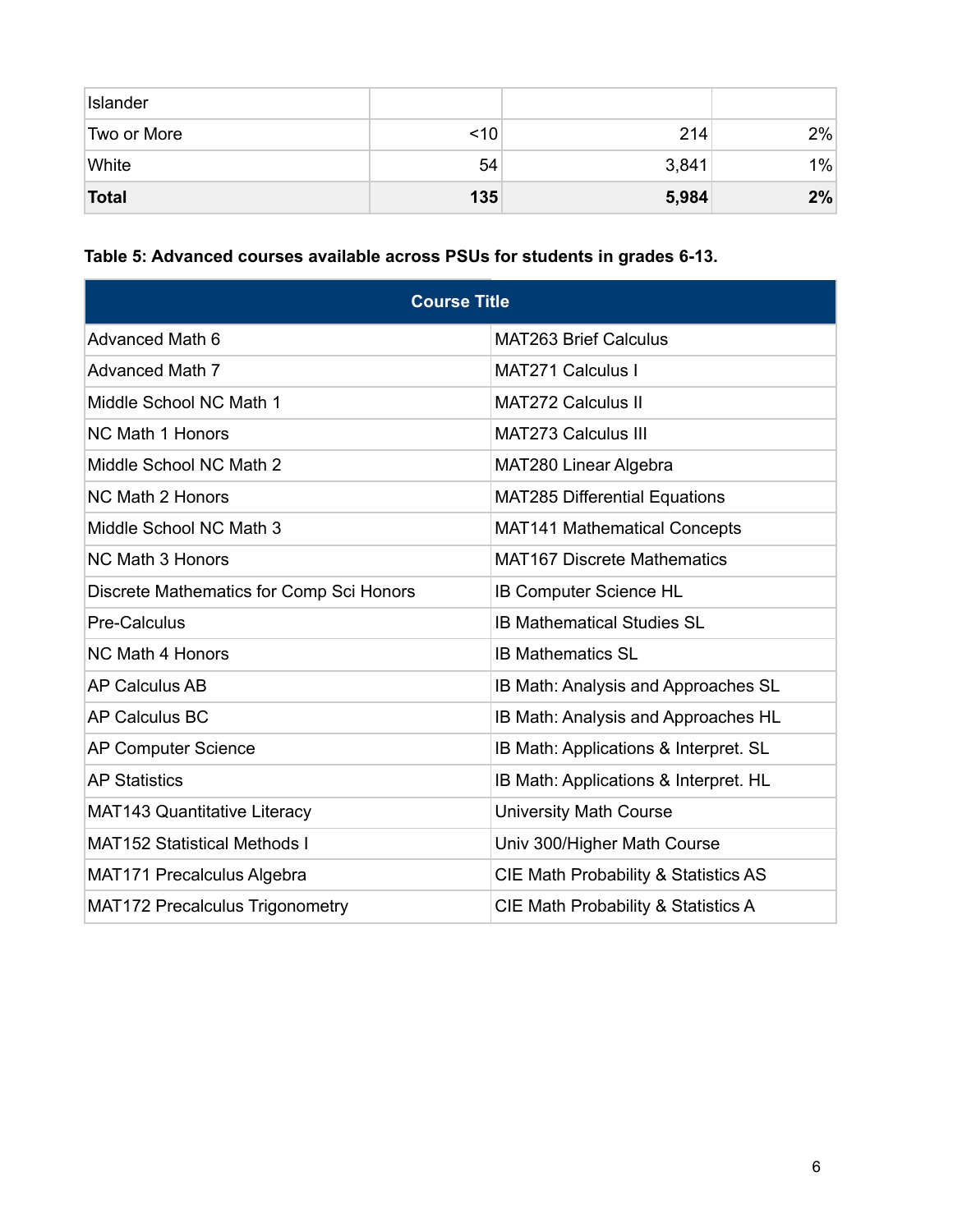Table 6: Detailed summary by PSU of eligible students who score at the highest level on an approved math assessment in the previous school year, either placed or not placed in an advanced mathematics course. Note: These numbers do not represent *comprehensive advanced mathematics course enrollment.*

| <b>PSU</b> | <b>PSU Name</b>                     | Placed/<br><b>Not Placed</b> | <b>Female</b> | <b>Male</b> | <b>Asian</b> | <b>Black or</b><br>African<br><b>American</b> | <b>Hispanic</b><br>or Latino | American<br>Indian or<br>Alaska<br><b>Native</b> | Two or<br><b>More</b> | <b>Native</b><br>Hawaiian/<br><b>Other</b><br><b>Pacific</b><br><b>Islander</b> | <b>White</b> | English<br>Language<br><b>Status</b> | <b>Homeless</b><br><b>Status</b> | <b>Migrant</b><br><b>Status</b> | <b>AIG</b><br><b>Status</b> | EC<br><b>Status</b> |
|------------|-------------------------------------|------------------------------|---------------|-------------|--------------|-----------------------------------------------|------------------------------|--------------------------------------------------|-----------------------|---------------------------------------------------------------------------------|--------------|--------------------------------------|----------------------------------|---------------------------------|-----------------------------|---------------------|
| 010        | Alamance-Burlington<br>Schools      | Placed                       | 109           | 127         | 16           | 11                                            | 31                           | $\star$                                          | $<10$                 | $\star$                                                                         | 169          |                                      |                                  |                                 | 212                         | 29                  |
| 010        | Alamance-Burlington<br>Schools      | Not Placed                   | ~10           | ~10         | $\star$      | ~10                                           | ~10                          | $\star$                                          | ~10                   | $\star$                                                                         | ~10          |                                      |                                  |                                 | ~10                         | ~10                 |
| 020        | Alexander County Schools Placed     |                              | 32            | 27          | ~10          | $\star$                                       | ~10                          | $\star$                                          | $<10$                 | $\star$                                                                         | 51           |                                      |                                  |                                 | 44                          | ~10                 |
| 020        | Alexander County Schools Not Placed |                              | 18            | 21          | ~10          | ~10                                           | ~10                          | $\star$                                          | ~10                   | $\star$                                                                         | 32           |                                      |                                  |                                 | 28                          | ~10                 |
| 030        | Alleghany County Schools Placed     |                              | ~10           | ~10         | $\star$      | $\star$                                       | ~10                          |                                                  |                       | $\star$                                                                         | 10           |                                      |                                  |                                 | ~10                         | $\star$             |
| 030        | Alleghany County Schools Not Placed |                              | ~10           | ~10         | $\star$      |                                               |                              |                                                  |                       | $\star$                                                                         | ~10          |                                      |                                  |                                 | $\star$                     |                     |
| 040        | Anson County Schools                | Placed                       | < 10          | $\star$     | ~10          |                                               |                              | $\star$                                          | < 10                  | $\star$                                                                         | ~10          |                                      |                                  | $\star$                         | ~10                         | ~10                 |
| 040        | <b>Anson County Schools</b>         | Not Placed                   | $\star$       | $\star$     | $\star$      |                                               |                              |                                                  |                       | $\star$                                                                         |              |                                      |                                  |                                 | $\star$                     |                     |
| 050        | Ashe County Schools                 | Placed                       | 30            | 47          | < 10         | $\star$                                       | ~10                          | $\star$                                          | < 10                  | $\star$                                                                         | 71           |                                      |                                  |                                 | 62                          | ~10                 |
| 050        | Ashe County Schools                 | Not Placed                   | ~10           | ~10         | $\star$      |                                               |                              |                                                  |                       | $\star$                                                                         | ~10          |                                      |                                  |                                 | ~10                         | ~10                 |
| 761        | Asheboro City Schools               | Placed                       | 19            | 25          | ~10          | ~10                                           | 13                           | $\star$                                          | $<10$                 | $\star$                                                                         | 25           | $\star$                              |                                  |                                 | 37                          | ~10                 |
| 761        | Asheboro City Schools               | Not Placed                   | ~10           | $\star$     | ×            |                                               |                              |                                                  |                       |                                                                                 |              |                                      |                                  |                                 |                             |                     |
| 111        | Asheville City Schools              | Placed                       | 10            | 22          | ~10          |                                               | $\star$                      | $\star$                                          | ~10                   | $\star$                                                                         | 26           | $\star$                              |                                  |                                 | 27                          | $\star$             |
| 111        | Asheville City Schools              | Not Placed                   | 12            | ~10         |              |                                               |                              |                                                  |                       |                                                                                 | 18           |                                      |                                  |                                 | 17                          | ~10                 |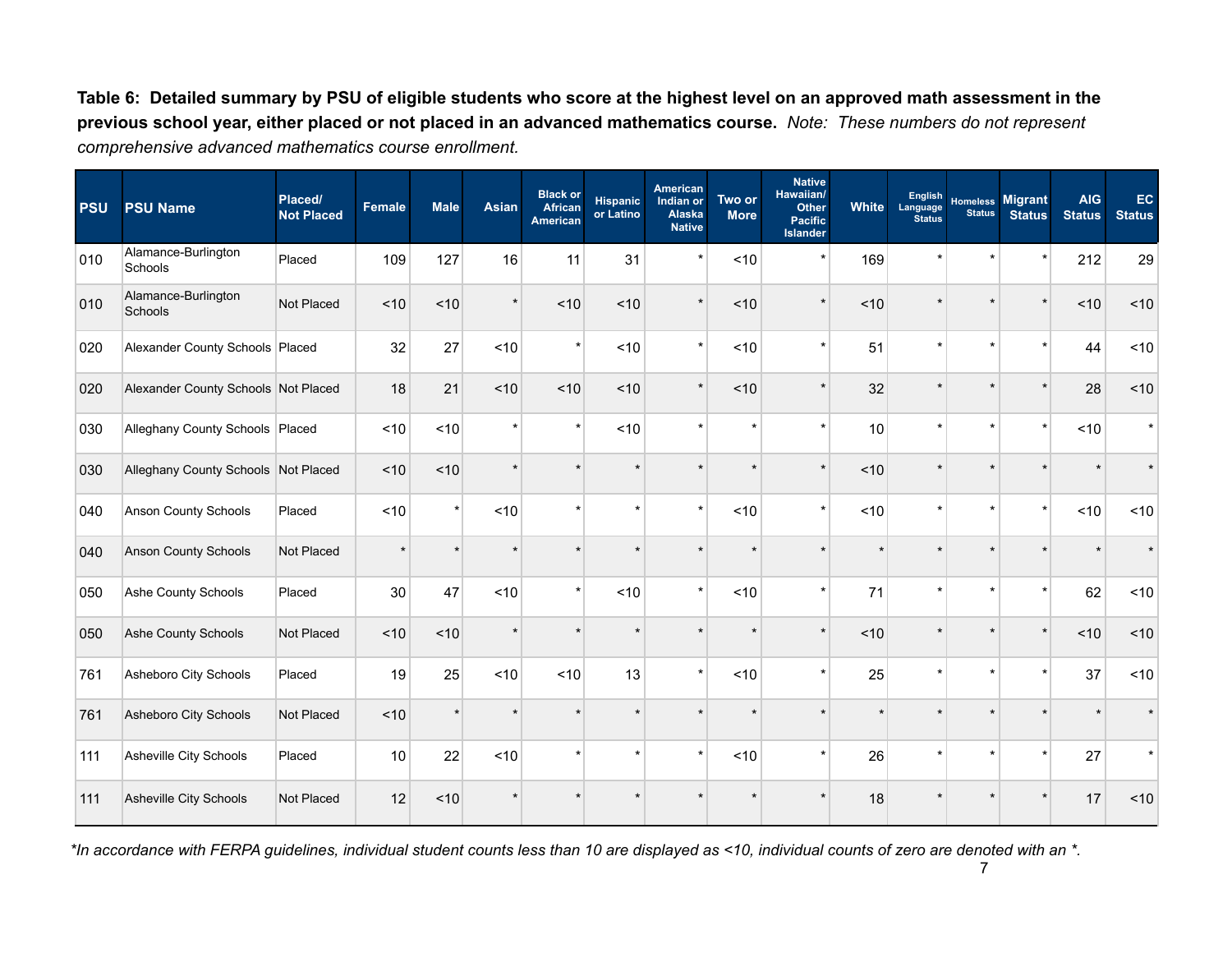| <b>PSU</b> | <b>PSU Name</b>                    | Placed/<br><b>Not Placed</b> | Female  | <b>Male</b> | <b>Asian</b> | <b>Black or</b><br><b>African</b><br><b>American</b> | <b>Hispanic</b><br>or Latino | <b>American</b><br>Indian or<br>Alaska<br><b>Native</b> | Two or<br><b>More</b> | <b>Native</b><br>Hawaiian/<br><b>Other</b><br><b>Pacific</b><br><b>Islander</b> | <b>White</b> | <b>English</b><br>Language<br><b>Status</b> | <b>Homeless</b><br><b>Status</b> | <b>Migrant</b><br><b>Status</b> | <b>AIG</b><br><b>Status</b> | EC<br><b>Status</b> |
|------------|------------------------------------|------------------------------|---------|-------------|--------------|------------------------------------------------------|------------------------------|---------------------------------------------------------|-----------------------|---------------------------------------------------------------------------------|--------------|---------------------------------------------|----------------------------------|---------------------------------|-----------------------------|---------------------|
| 060        | <b>Avery County Schools</b>        | Placed                       | ~10     | 10          | < 10         | $\star$                                              | ~10                          | $\star$                                                 |                       | $\star$                                                                         | 15           | $\star$                                     | $\star$                          |                                 | 11                          | ~10                 |
| 060        | <b>Avery County Schools</b>        | <b>Not Placed</b>            | 12      | 12          | < 10         | $\star$                                              | ~10                          | $\star$                                                 | < 10                  | $\star$                                                                         | 17           | $\star$                                     | $\star$                          | $\star$                         | 12                          | ~10                 |
| 070        | <b>Beaufort County Schools</b>     | Placed                       | 39      | 57          | ~10          | ~10                                                  | 16                           | $\star$                                                 | ~10                   | $\star$                                                                         | 73           | $\star$                                     | $\star$                          | $\star$                         | 88                          | 12                  |
| 070        | <b>Beaufort County Schools</b>     | Not Placed                   | $\star$ |             |              |                                                      |                              |                                                         |                       |                                                                                 |              |                                             | $\star$                          |                                 |                             |                     |
| 080        | <b>Bertie County Schools</b>       | Placed                       | ~10     | ~10         | $\star$      | ~10                                                  | $\star$                      | $\star$                                                 | $\ddot{\phantom{0}}$  | $\star$                                                                         | ~10          | $\star$                                     | $\star$                          | $\star$                         | ~10                         |                     |
| 080        | <b>Bertie County Schools</b>       | Not Placed                   | $\star$ |             | $\star$      | $\star$                                              |                              | $\star$                                                 |                       | $\star$                                                                         |              | ÷                                           | $\star$                          |                                 |                             |                     |
| 090        | <b>Bladen County Schools</b>       | Placed                       | < 10    | < 10        | $\star$      | $\star$                                              | ~10                          | $\star$                                                 | ź.                    | $\star$                                                                         | < 10         | $\star$                                     | $\star$                          | $\star$                         | ~10                         | ~10                 |
| 090        | <b>Bladen County Schools</b>       | Not Placed                   | < 10    | < 10        |              | $\star$                                              | < 10                         | $\star$                                                 | < 10                  |                                                                                 | < 10         |                                             |                                  |                                 | ~10                         | ~10                 |
| 100        | <b>Brunswick County</b><br>Schools | Placed                       | 93      | 150         | ~10          | 10                                                   | 23                           | $\star$                                                 | 12                    | $\star$                                                                         | 190          | $\star$                                     | $\star$                          | $\star$                         | 182                         | 22                  |
| 100        | <b>Brunswick County</b><br>Schools | Not Placed                   | ~10     | ~10         | $\star$      | 10                                                   | ~10                          | $\star$                                                 |                       | $\star$                                                                         | < 10         | ~10                                         | $\star$                          | $\star$                         | ~10                         | 10                  |
| 110        | <b>Buncombe County</b><br>Schools  | Placed                       | 232     | 279         | 17           | ~10                                                  | 51                           | ~10                                                     | 14                    | ~10                                                                             | 418          | $\star$                                     | $\star$                          | $\star$                         | 399                         | 39                  |
| 110        | <b>Buncombe County</b><br>Schools  | Not Placed                   | 11      | 21          | ~10          | ~10                                                  | ~10                          | $\star$                                                 | ~10                   |                                                                                 | 24           | < 10                                        |                                  |                                 | 23                          | ~10                 |
| 120        | <b>Burke County Schools</b>        | Placed                       | 91      | 131         | 19           | ~10                                                  | 24                           | $\star$                                                 | ~10                   | < 10                                                                            | 168          | ~10                                         | $\star$                          | $\star$                         | 213                         | 35                  |
| 120        | <b>Burke County Schools</b>        | Not Placed                   | ~10     | ~10         | < 10         | ~10                                                  | $\star$                      | $\star$                                                 | ~10                   | $\star$                                                                         | ~10          | $\star$                                     | $\star$                          | $\star$                         | ~10                         | ~10                 |
| 130        | <b>Cabarrus County Schools</b>     | Placed                       | 440     | 459         | 236          | 73                                                   | 60                           | ~10                                                     | 26                    | ~10                                                                             | 497          | ~10                                         | $\star$                          | $\star$                         | 558                         | 80                  |
| 130        | Cabarrus County Schools Not Placed |                              | 202     | 261         | 145          | 32                                                   | 29                           |                                                         | 18                    | ~10                                                                             | 238          |                                             |                                  |                                 | 346                         | 37                  |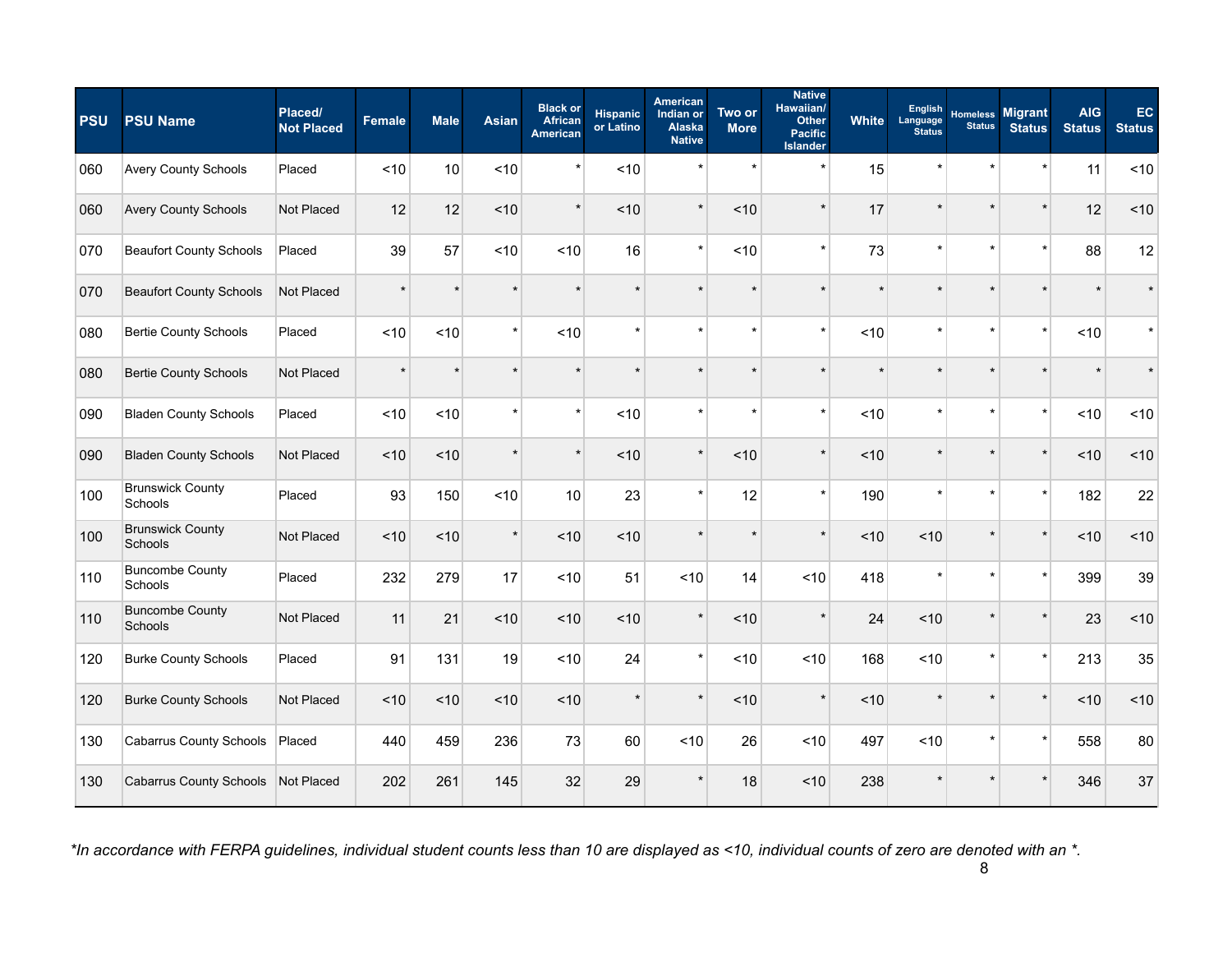| <b>PSU</b> | <b>PSU Name</b>                          | Placed/<br><b>Not Placed</b> | <b>Female</b> | <b>Male</b> | <b>Asian</b> | <b>Black or</b><br><b>African</b><br><b>American</b> | <b>Hispanic</b><br>or Latino | <b>American</b><br>Indian or<br><b>Alaska</b><br><b>Native</b> | Two or<br><b>More</b> | <b>Native</b><br>Hawaiian/<br><b>Other</b><br><b>Pacific</b><br><b>Islander</b> | <b>White</b> | English<br>Language<br><b>Status</b> | <b>Homeless</b><br><b>Status</b> | <b>Migrant</b><br><b>Status</b> | <b>AIG</b><br><b>Status</b> | EC.<br><b>Status</b> |
|------------|------------------------------------------|------------------------------|---------------|-------------|--------------|------------------------------------------------------|------------------------------|----------------------------------------------------------------|-----------------------|---------------------------------------------------------------------------------|--------------|--------------------------------------|----------------------------------|---------------------------------|-----------------------------|----------------------|
| 140        | <b>Caldwell County Schools</b>           | Placed                       | 42            | 63          | ~10          | $\star$                                              | ~10                          |                                                                | ~10                   | $\star$                                                                         | 89           | $\star$                              |                                  |                                 | 86                          | 14                   |
| 140        | <b>Caldwell County Schools</b>           | Not Placed                   | 12            | 26          | $\star$      | ~10                                                  | ~10                          | $\star$                                                        | ~10                   | $\star$                                                                         | 30           | $\star$                              |                                  |                                 | 32                          | ~10                  |
| 150        | <b>Camden County Schools</b>             | Placed                       | ~10           | 13          | ~10          | $\star$                                              | ~10                          |                                                                | $\star$               | $\star$                                                                         | 15           | $\star$                              |                                  | $\star$                         | <10                         | ~10                  |
| 150        | <b>Camden County Schools</b>             | Not Placed                   | ~10           | 10          | $\star$      | $\star$                                              | ~10                          |                                                                |                       | $\star$                                                                         | 11           |                                      |                                  |                                 | 10                          | ~10                  |
| 160        | <b>Carteret County Public</b><br>Schools | Placed                       | 119           | 129         | ~10          | ~10                                                  | 10                           |                                                                | 14                    | < 10                                                                            | 213          | $\star$                              |                                  |                                 | 191                         | 24                   |
| 160        | <b>Carteret County Public</b><br>Schools | Not Placed                   | 22            | 31          | < 10         | $\star$                                              | ~10                          | $\star$                                                        | ~10                   | $\star$                                                                         | 43           | $\star$                              |                                  |                                 | 23                          | ~10                  |
| 170        | <b>Caswell County Schools</b>            | Placed                       | ~10           | $\star$     | $\star$      | $\star$                                              | $\star$                      |                                                                | $\star$               | $\star$                                                                         | ~10          | $\star$                              | $\star$                          | $\star$                         | ~10                         | $\star$              |
| 170        | <b>Caswell County Schools</b>            | Not Placed                   | $\star$       | ~10         | $\star$      | $\star$                                              | ~10                          |                                                                | ~10                   | $\star$                                                                         |              |                                      |                                  |                                 |                             |                      |
| 180        | Catawba County Schools                   | Placed                       | 212           | 263         | 35           | ~10                                                  | 58                           |                                                                | 20                    | $\star$                                                                         | 354          | $\star$                              |                                  |                                 | 298                         | 50                   |
| 180        | Catawba County Schools                   | Not Placed                   | 15            | 23          | $\star$      | $\star$                                              | < 10                         | $\star$                                                        | ~10                   | $\star$                                                                         | 27           | $\star$                              |                                  |                                 | 22                          | ~10                  |
| 681        | Chapel Hill-Carrboro City<br>Schools     | Placed                       | 288           | 298         | 189          | ~10                                                  | 24                           |                                                                | 51                    | $\star$                                                                         | 313          | ~10                                  |                                  | $\star$                         | 484                         | 62                   |
| 681        | Chapel Hill-Carrboro City<br>Schools     | Not Placed                   | $\star$       | ~10         | ~10          |                                                      |                              |                                                                |                       | $\star$                                                                         | ~10          |                                      |                                  |                                 | ~10                         | ~10                  |
| 600        | Charlotte-Mecklenburg<br>Schools         | Placed                       | 1,943         | 2,190       | 1,091        | 314                                                  | 324                          | ~10                                                            | 103                   | ~10                                                                             | 2,289        | 27                                   | ~10                              |                                 | 2,887                       | 208                  |
| 600        | Charlotte-Mecklenburg<br><b>Schools</b>  | Not Placed                   | 44            | 58          | 10           | 13                                                   | 10                           | $\star$                                                        | ~10                   | $\star$                                                                         | 65           | < 10                                 | ~10                              |                                 | 56                          | ~10                  |
| 190        | Chatham County Schools                   | Placed                       | 74            | 82          | 12           | ~10                                                  | 12                           | ~10                                                            | ~10                   | $\star$                                                                         | 119          | $\star$                              |                                  | $\star$                         | 140                         | 18                   |
| 190        | <b>Chatham County Schools</b>            | Not Placed                   | ~10           | 15          |              |                                                      | ~10                          |                                                                | ~10                   |                                                                                 | 14           |                                      |                                  |                                 | 20                          | ~10                  |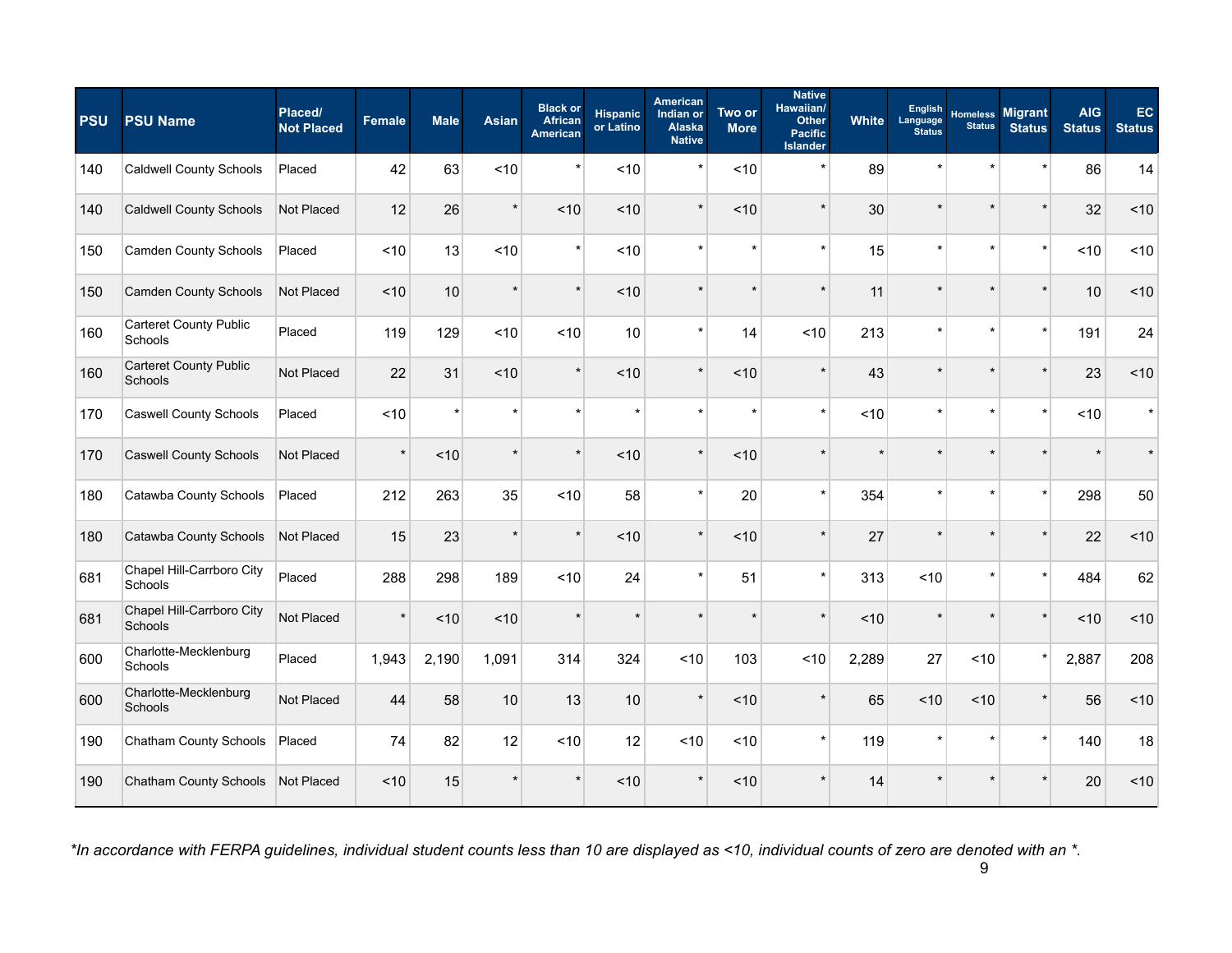| <b>PSU</b> | <b>PSU Name</b>                     | Placed/<br><b>Not Placed</b> | <b>Female</b> | <b>Male</b> | <b>Asian</b> | <b>Black or</b><br><b>African</b><br><b>American</b> | <b>Hispanic</b><br>or Latino | <b>American</b><br>Indian or<br>Alaska<br><b>Native</b> | Two or<br><b>More</b> | <b>Native</b><br>Hawaiian/<br><b>Other</b><br><b>Pacific</b><br><b>Islander</b> | <b>White</b> | <b>English</b><br>Language<br><b>Status</b> | <b>Homeless</b><br><b>Status</b> | <b>Migrant</b><br><b>Status</b> | <b>AIG</b><br><b>Status</b> | EC<br><b>Status</b> |
|------------|-------------------------------------|------------------------------|---------------|-------------|--------------|------------------------------------------------------|------------------------------|---------------------------------------------------------|-----------------------|---------------------------------------------------------------------------------|--------------|---------------------------------------------|----------------------------------|---------------------------------|-----------------------------|---------------------|
| 200        | Cherokee County Schools   Placed    |                              | 15            | 16          | ~10          | $\star$                                              | ~10                          | $\star$                                                 | ~10                   | $\star$                                                                         | 26           | $\star$                                     | ź.                               |                                 | 24                          | ~10                 |
| 200        | Cherokee County Schools Not Placed  |                              | ~10           | < 10        |              | $\star$                                              | ~10                          | $\star$                                                 | ~10                   | $\star$                                                                         | 10           | $\star$                                     | $\star$                          | $\star$                         | ~10                         | ~10                 |
| 220        | <b>Clay County Schools</b>          | Placed                       | ~10           | < 10        | $\star$      | $\star$                                              | $\star$                      | $\star$                                                 | ź.                    | $\star$                                                                         | 12           | $\star$                                     | $\star$                          | $\star$                         | ~10                         | ~10                 |
| 220        | <b>Clay County Schools</b>          | Not Placed                   | < 10          | < 10        |              |                                                      |                              |                                                         |                       | $\star$                                                                         | < 10         |                                             |                                  |                                 | ~10                         | ~10                 |
| 230        | Cleveland County Schools Placed     |                              | 152           | 188         | ~10          | 12                                                   | 31                           | $\star$                                                 | 12                    | $\star$                                                                         | 280          | ~10                                         | $\star$                          | $\star$                         | 246                         | 35                  |
| 230        | Cleveland County Schools Not Placed |                              | ~10           | 20          | ~10          | ~10                                                  | ~10                          | $\star$                                                 | ~10                   | $\star$                                                                         | 23           | $\star$                                     | $\star$                          |                                 | 19                          | ~10                 |
| 821        | <b>Clinton City Schools</b>         | Placed                       | 19            | 18          | ~10          | ~10                                                  | ~10                          | ~10                                                     | ~10                   | $\star$                                                                         | 25           | $\star$                                     | $\star$                          | $\star$                         | 37                          | <10                 |
| 821        | <b>Clinton City Schools</b>         | Not Placed                   | $\star$       | < 10        |              | $\star$                                              | ~10                          |                                                         |                       |                                                                                 |              |                                             |                                  |                                 |                             |                     |
| 240        | Columbus County Schools Placed      |                              | ~10           | ~10         | $\star$      | ~10                                                  | ~10                          | $\star$                                                 |                       | $\star$                                                                         | 14           | $\star$                                     | $\star$                          | $\star$                         | 12                          | ~10                 |
| 240        | Columbus County Schools Not Placed  |                              | 12            | < 10        | $\star$      | ~10                                                  | ~10                          | $\star$                                                 | ~10                   | $\star$                                                                         | 17           | $\star$                                     | $\star$                          | $\star$                         | 15                          | ~10                 |
| 250        | <b>Craven County Schools</b>        | Placed                       | 32            | 32          | < 10         | ~10                                                  | ~10                          | $\star$                                                 | ~10                   | < 10                                                                            | 46           | $\star$                                     | $\star$                          | $\star$                         | 48                          | ~10                 |
| 250        | <b>Craven County Schools</b>        | Not Placed                   | 33            | 17          | < 10         | ~10                                                  | ~10                          | $\star$                                                 | ~10                   |                                                                                 | 36           |                                             |                                  |                                 | 42                          | ~10                 |
| 260        | <b>Cumberland County</b><br>Schools | Placed                       | 178           | 190         | 63           | 61                                                   | 48                           | ~10                                                     | 31                    | < 10                                                                            | 154          | $\star$                                     | $\star$                          |                                 | 304                         | 143                 |
| 260        | <b>Cumberland County</b><br>Schools | Not Placed                   | ~10           | ~10         | ~10          | ~10                                                  | ~10                          | $\star$                                                 | ~10                   | $\star$                                                                         | ~10          | $\star$                                     | $\star$                          |                                 | $<10$                       | ~10                 |
| 270        | <b>Currituck County Schools</b>     | Placed                       | 10            | 18          | $<10$        | $\star$                                              | ~10                          | $\star$                                                 |                       | $\star$                                                                         | 24           | $\star$                                     | $\star$                          | $\star$                         | 19                          | ~10                 |
| 270        | <b>Currituck County Schools</b>     | Not Placed                   | ~10           | 13          | ~10          |                                                      | ~10                          |                                                         |                       |                                                                                 | 15           |                                             |                                  |                                 | 12                          | 10                  |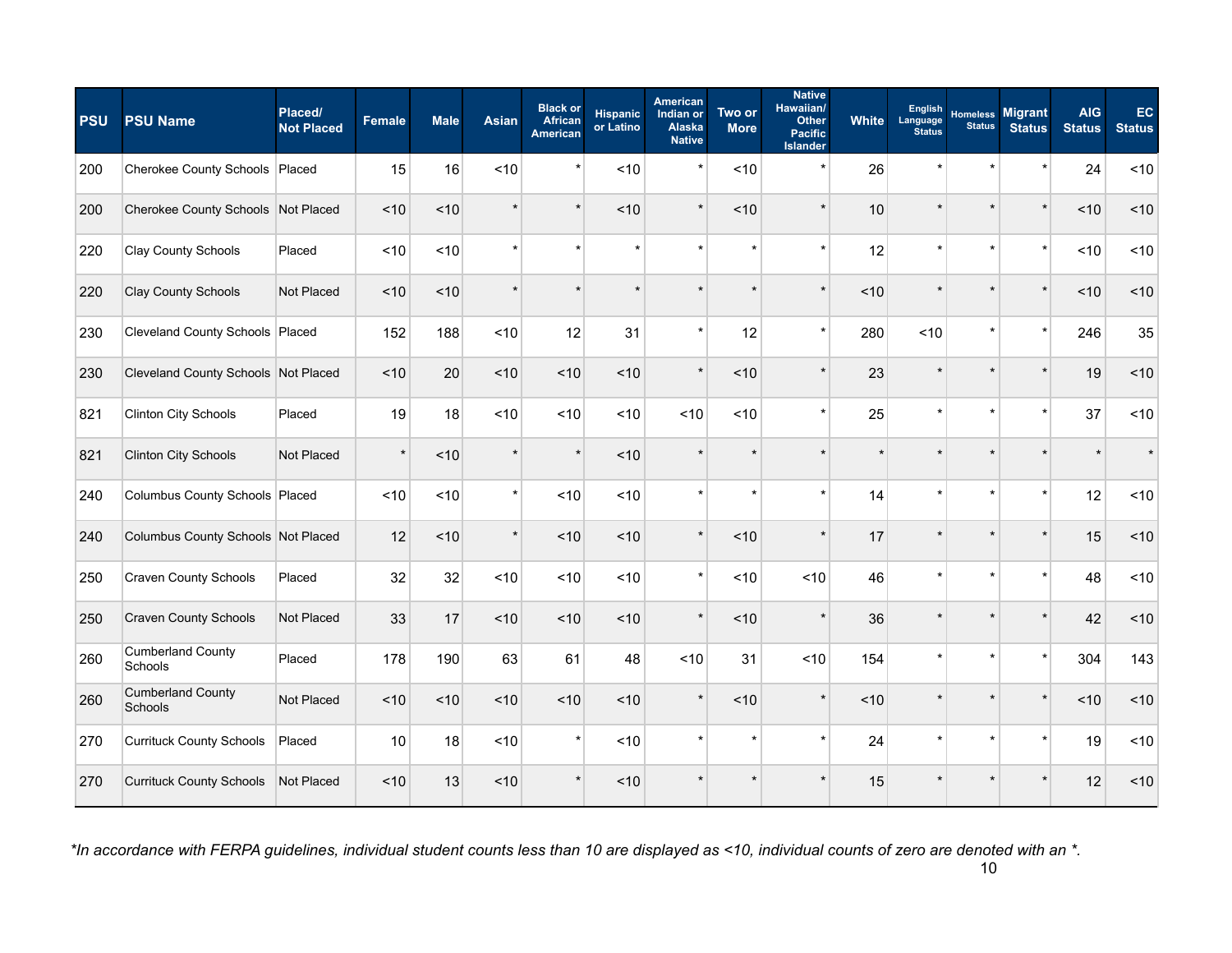| <b>PSU</b> | <b>PSU Name</b>                                    | Placed/<br><b>Not Placed</b> | <b>Female</b> | <b>Male</b> | <b>Asian</b> | <b>Black or</b><br><b>African</b><br><b>American</b> | <b>Hispanic</b><br>or Latino | <b>American</b><br>Indian or<br>Alaska<br><b>Native</b> | Two or<br><b>More</b> | <b>Native</b><br>Hawaiian/<br>Other<br><b>Pacific</b><br><b>Islander</b> | <b>White</b> | English<br>Language<br><b>Status</b> | <b>Homeless</b><br><b>Status</b> | <b>Migrant</b><br><b>Status</b> | <b>AIG</b><br><b>Status</b> | EC.<br><b>Status</b> |
|------------|----------------------------------------------------|------------------------------|---------------|-------------|--------------|------------------------------------------------------|------------------------------|---------------------------------------------------------|-----------------------|--------------------------------------------------------------------------|--------------|--------------------------------------|----------------------------------|---------------------------------|-----------------------------|----------------------|
| 280        | Dare County Schools                                | Placed                       | 36            | 37          | ~10          | $\star$                                              | ~10                          |                                                         | ~10                   | $\star$                                                                  | 63           | ~10                                  |                                  |                                 | 59                          | ~10                  |
| 280        | Dare County Schools                                | Not Placed                   | ~10           | < 10        | $\star$      | $\star$                                              | ~10                          | $\star$                                                 |                       | $\star$                                                                  | < 10         | $\star$                              |                                  | $\star$                         | ~10                         | $\star$              |
| 290        | Davidson County Schools                            | Placed                       | 206           | 196         | 17           | ~10                                                  | 38                           | ~10                                                     | < 10                  | < 10                                                                     | 329          | $\star$                              |                                  | $\star$                         | 324                         | 84                   |
| 290        | Davidson County Schools                            | Not Placed                   | < 10          | ~10         | $\star$      | $\star$                                              | ~10                          | $\star$                                                 | ~10                   | $\star$                                                                  | ~10          | $\star$                              |                                  |                                 | ~10                         | ~10                  |
| 300        | Davie County Schools                               | Placed                       | 82            | 114         | ~10          | ~10                                                  | 13                           |                                                         | ~10                   | $\star$                                                                  | 175          | $\star$                              |                                  |                                 | 158                         | 27                   |
| 300        | Davie County Schools                               | Not Placed                   | ~10           | 11          | $\star$      | ~10                                                  | ~10                          | $\star$                                                 | ~10                   | $\star$                                                                  | 15           | $\star$                              |                                  |                                 | < 10                        | ~10                  |
| 310        | Duplin County Schools                              | Placed                       | 28            | 30          | ~10          | ~10                                                  | 17                           |                                                         | ź.                    | $\star$                                                                  | 35           | $\star$                              |                                  |                                 | 50                          | ~10                  |
| 310        | Duplin County Schools                              | Not Placed                   | ~10           | < 10        | ~10          | $\star$                                              | ~10                          |                                                         |                       | $\star$                                                                  | < 10         | $\star$                              |                                  |                                 | ~10                         | $\star$              |
| 320        | Durham Public Schools                              | Placed                       | 97            | 106         | 15           | 18                                                   | 20                           |                                                         | 14                    | $\star$                                                                  | 136          | $\star$                              |                                  | $\star$                         | 167                         | 127                  |
| 320        | Durham Public Schools                              | Not Placed                   | 30            | 52          | < 10         | 10                                                   | 13                           | $\star$                                                 | ~10                   | $\star$                                                                  | 47           | $\star$                              |                                  |                                 | 67                          | 19                   |
| 210        | Edenton-Chowan Schools Placed                      |                              | < 10          | ~10         | $\star$      | $\star$                                              | ~10                          |                                                         | $\star$               | $\star$                                                                  | 14           | $\star$                              |                                  |                                 | 11                          | ~10                  |
| 210        | Edenton-Chowan Schools Not Placed                  |                              | $\star$       |             |              |                                                      | $\star$                      |                                                         |                       | $\star$                                                                  |              |                                      |                                  |                                 |                             |                      |
| 330        | Edgecombe County Public<br>Schools                 | Placed                       | ~10           | ~10         | ~10          | ~10                                                  | $\star$                      |                                                         |                       | $\star$                                                                  | ~10          | $\star$                              |                                  |                                 | ~10                         |                      |
| 330        | Edgecombe County Public<br><b>Schools</b>          | Not Placed                   | ~10           | ~10         | $\star$      | $\star$                                              | ~10                          |                                                         |                       | $\star$                                                                  | ~10          | $\star$                              |                                  |                                 | ~10                         |                      |
| 700        | Elizabeth City-Pasquotank<br><b>Public Schools</b> | Placed                       | < 10          | ~10         | $\star$      | $\star$                                              | ~10                          |                                                         | $\star$               | $\star$                                                                  | ~10          | $\star$                              |                                  | $\star$                         | ~10                         |                      |
| 700        | Elizabeth City-Pasquotank<br><b>Public Schools</b> | Not Placed                   | < 10          | < 10        |              | < 10                                                 |                              |                                                         |                       |                                                                          | < 10         |                                      |                                  |                                 | < 10                        |                      |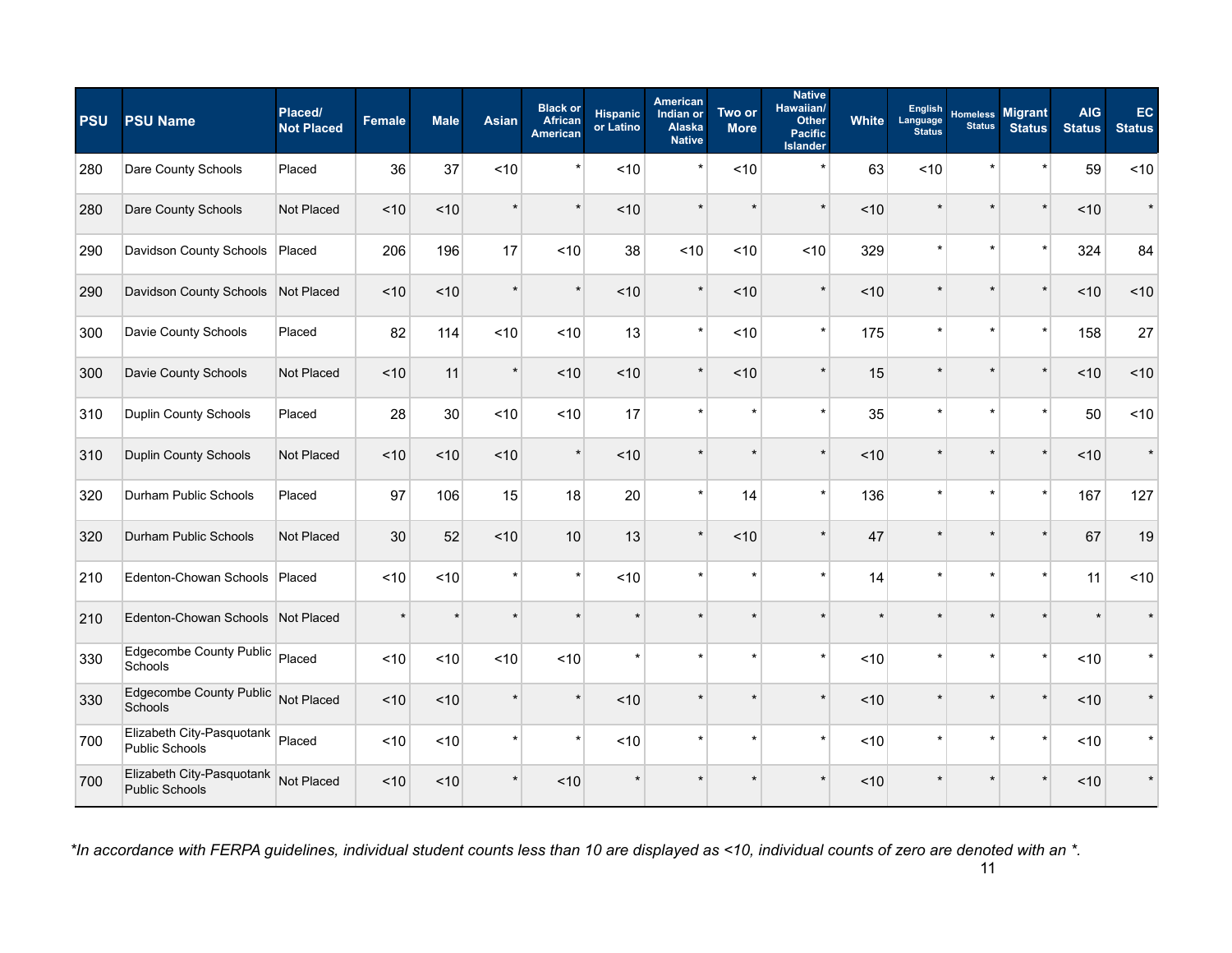| <b>PSU</b> | <b>PSU Name</b>                 | Placed/<br><b>Not Placed</b> | <b>Female</b> | <b>Male</b> | <b>Asian</b> | <b>Black or</b><br><b>African</b><br><b>American</b> | <b>Hispanic</b><br>or Latino | <b>American</b><br>Indian or<br>Alaska<br><b>Native</b> | Two or<br><b>More</b> | <b>Native</b><br>Hawaiian/<br><b>Other</b><br><b>Pacific</b><br><b>Islander</b> | <b>White</b> | <b>English</b><br>Language<br><b>Status</b> | <b>Homeless</b><br><b>Status</b> | <b>Migrant</b><br><b>Status</b> | <b>AIG</b><br><b>Status</b> | EC.<br><b>Status</b> |
|------------|---------------------------------|------------------------------|---------------|-------------|--------------|------------------------------------------------------|------------------------------|---------------------------------------------------------|-----------------------|---------------------------------------------------------------------------------|--------------|---------------------------------------------|----------------------------------|---------------------------------|-----------------------------|----------------------|
| 861        | <b>Elkin City Schools</b>       | Placed                       | ~10           | 14          | $\star$      | $\star$                                              | ~10                          |                                                         | $\star$               | $\star$                                                                         | 18           | $\star$                                     |                                  |                                 | 16                          | ~10                  |
| 861        | <b>Elkin City Schools</b>       | Not Placed                   | 12            | ~10         | ~10          | $\star$                                              | ~10                          | $\star$                                                 | ~10                   | $\star$                                                                         | 10           | $\star$                                     |                                  | $\star$                         | < 10                        | $\star$              |
| 350        | Franklin County Schools         | Placed                       | 13            | 21          | $\star$      | ~10                                                  | ~10                          | $\star$                                                 | ~10                   | ~10                                                                             | 24           | $\star$                                     |                                  | $\star$                         | 21                          | ~10                  |
| 350        | <b>Franklin County Schools</b>  | Not Placed                   | < 10          | ~10         | *            | ~10                                                  | ~10                          |                                                         |                       | $\star$                                                                         | ~10          |                                             |                                  |                                 | ~10                         | $\star$              |
| 360        | <b>Gaston County Schools</b>    | Placed                       | 295           | 329         | 31           | 41                                                   | 61                           |                                                         | 19                    | $\star$                                                                         | 472          | ~10                                         |                                  |                                 | 439                         | 52                   |
| 360        | <b>Gaston County Schools</b>    | Not Placed                   | 20            | 28          | ~10          | 11                                                   | ~10                          | $\star$                                                 | ~10                   | $\star$                                                                         | 28           | ~10                                         |                                  |                                 | 18                          | ~10                  |
| 370        | <b>Gates County Schools</b>     | Placed                       | < 10          | ~10         | $\star$      | < 10                                                 | $\star$                      |                                                         | $\star$               | $\star$                                                                         | ~10          | $\star$                                     |                                  | $\star$                         | ~10                         | ~10                  |
| 370        | <b>Gates County Schools</b>     | Not Placed                   | < 10          | < 10        | $\star$      |                                                      |                              |                                                         |                       | $\star$                                                                         | < 10         | $\star$                                     |                                  |                                 | < 10                        | ~10                  |
| 380        | <b>Graham County Schools</b>    | Placed                       | ~10           | ~10         | ~10          | $\star$                                              | $\star$                      |                                                         | ź.                    | $\star$                                                                         | ~10          | ~10                                         |                                  | $\star$                         | ~10                         | ~10                  |
| 380        | <b>Graham County Schools</b>    | Not Placed                   | $\star$       | $\star$     | $\star$      | $\star$                                              | $\ddot{\phantom{a}}$         |                                                         |                       | $\star$                                                                         | $\star$      | $\star$                                     |                                  |                                 |                             | $\star$              |
| 390        | <b>Granville County Schools</b> | Placed                       | ~10           | ~10         | ~10          | ~10                                                  | ~10                          |                                                         | $\star$               | $\star$                                                                         | < 10         | $\star$                                     | $\star$                          | $\star$                         | 13                          | ~10                  |
| 390        | <b>Granville County Schools</b> | Not Placed                   | ~10           | ~10         |              | $\star$                                              | ~10                          |                                                         |                       | $\star$                                                                         | ~10          |                                             |                                  |                                 | < 10                        | ~10                  |
| 400        | <b>Greene County Schools</b>    | Placed                       | < 10          | 10          | $\star$      | ~10                                                  | ~10                          |                                                         |                       | $\star$                                                                         | 11           | $\star$                                     |                                  |                                 | 15                          | ~10                  |
| 400        | <b>Greene County Schools</b>    | Not Placed                   | ~10           | $\star$     | *            | $\star$                                              | ~10                          |                                                         |                       | $\star$                                                                         | $\star$      | $\star$                                     |                                  |                                 | ~10                         | $\star$              |
| 410        | <b>Guilford County Schools</b>  | Placed                       | 438           | 493         | 243          | 87                                                   | 49                           | ~10                                                     | 43                    | ~10                                                                             | 505          | ~10                                         |                                  | $\star$                         | 872                         | 843                  |
| 410        | <b>Guilford County Schools</b>  | Not Placed                   | ~10           | ~10         | ~10          | ~10                                                  | ~10                          | ~10                                                     |                       |                                                                                 | < 10         |                                             |                                  |                                 | ~10                         | 12                   |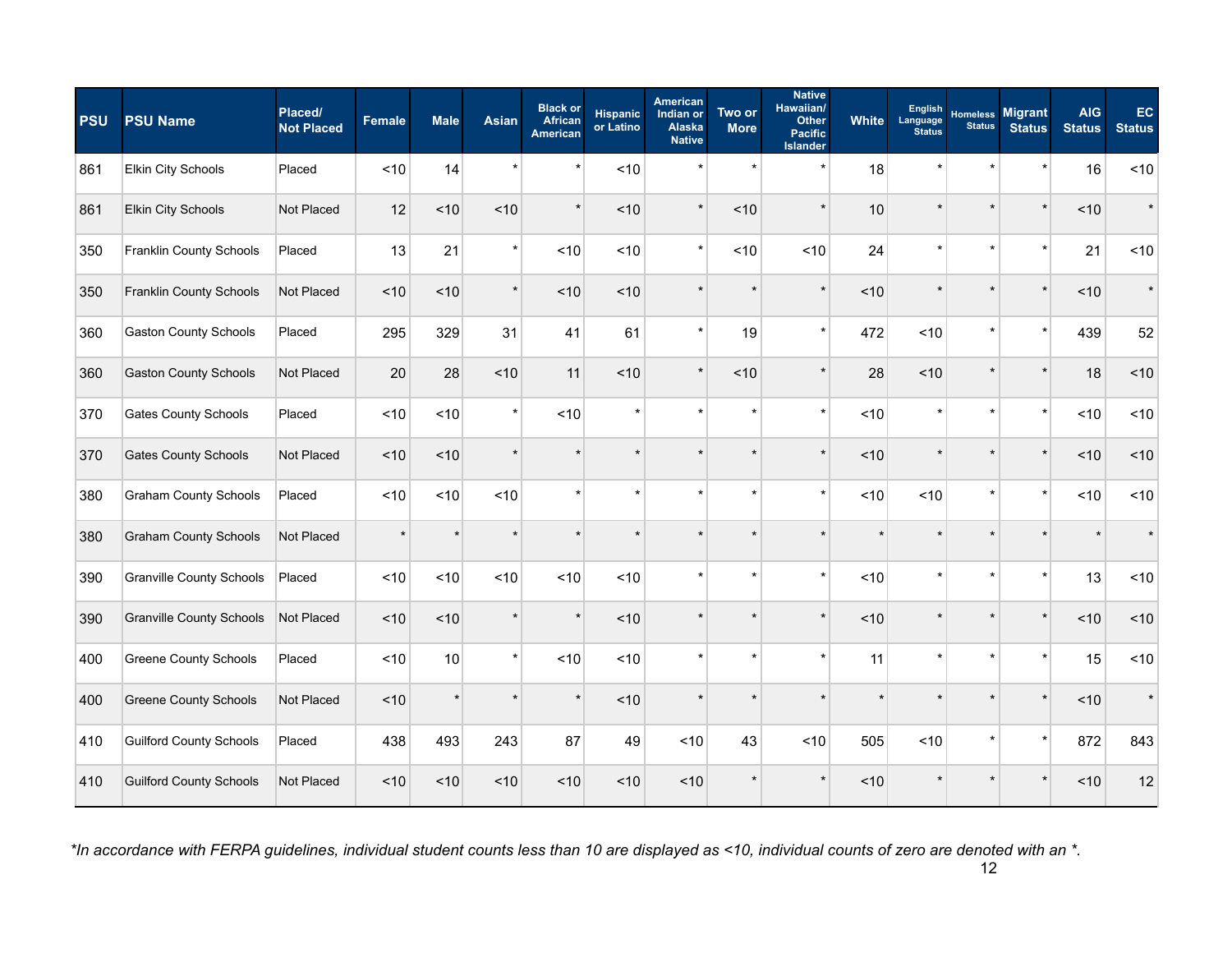| <b>PSU</b> | <b>PSU Name</b>                    | Placed/<br><b>Not Placed</b> | <b>Female</b> | <b>Male</b> | <b>Asian</b> | <b>Black or</b><br><b>African</b><br><b>American</b> | <b>Hispanic</b><br>or Latino | <b>American</b><br>Indian or<br><b>Alaska</b><br><b>Native</b> | Two or<br><b>More</b> | <b>Native</b><br>Hawaiian/<br><b>Other</b><br><b>Pacific</b><br><b>Islander</b> | <b>White</b> | <b>English</b><br>Language<br><b>Status</b> | <b>Homeless</b><br><b>Status</b> | <b>Migrant</b><br><b>Status</b> | <b>AIG</b><br><b>Status</b> | EC<br><b>Status</b> |
|------------|------------------------------------|------------------------------|---------------|-------------|--------------|------------------------------------------------------|------------------------------|----------------------------------------------------------------|-----------------------|---------------------------------------------------------------------------------|--------------|---------------------------------------------|----------------------------------|---------------------------------|-----------------------------|---------------------|
| 420        | <b>Halifax County Schools</b>      | Placed                       | ~10           |             | $\star$      | ~10                                                  |                              |                                                                |                       | $\star$                                                                         |              |                                             | ź.                               |                                 | $<10$                       | $\star$             |
| 420        | <b>Halifax County Schools</b>      | Not Placed                   | $\star$       |             |              |                                                      |                              | $\star$                                                        |                       | $\star$                                                                         |              |                                             | ź.                               |                                 |                             |                     |
| 430        | <b>Harnett County Schools</b>      | Placed                       | 81            | 73          | ~10          | ~10                                                  | 28                           | ~10                                                            | ~10                   | ~10                                                                             | 106          | $\star$                                     | $\star$                          | $\star$                         | 125                         | 10                  |
| 430        | <b>Harnett County Schools</b>      | Not Placed                   | 10            | 25          |              | ~10                                                  | ~10                          | $\star$                                                        | ~10                   | $\star$                                                                         | 20           |                                             | ź.                               |                                 | 29                          | ~10                 |
| 440        | <b>Haywood County Schools</b>      | Placed                       | 74            | 74          | ~10          | ~10                                                  | 10                           | $\star$                                                        |                       | $\star$                                                                         | 133          | $\star$                                     | < 10                             | $\star$                         | 98                          | 15                  |
| 440        | Haywood County Schools Not Placed  |                              | ~10           | ~10         |              | $\star$                                              |                              | $\star$                                                        |                       | $\star$                                                                         | ~10          | $\star$                                     | $\star$                          | $\star$                         | ~10                         | $\star$             |
| 450        | <b>Henderson County</b><br>Schools | Placed                       | 102           | 109         | 10           | $\star$                                              | 23                           | $\star$                                                        | < 10                  | $\star$                                                                         | 176          | $\star$                                     | $\star$                          | $\star$                         | 123                         | 15                  |
| 450        | <b>Henderson County</b><br>Schools | Not Placed                   | 47            | 79          | < 10         | $\star$                                              | < 10                         | $\star$                                                        | < 10                  |                                                                                 | 108          |                                             | $\star$                          |                                 | 76                          | 12                  |
| 460        | <b>Hertford County Schools</b>     | Placed                       | ~10           | ~10         | < 10         | ~10                                                  | $\star$                      | $\star$                                                        |                       | $\star$                                                                         | < 10         | $\star$                                     | $\star$                          | $\star$                         | ~10                         | $\star$             |
| 460        | <b>Hertford County Schools</b>     | Not Placed                   | $\star$       |             |              | $\star$                                              |                              | $\star$                                                        |                       | $\star$                                                                         |              |                                             | $\star$                          |                                 |                             |                     |
| 181        | <b>Hickory City Schools</b>        | Placed                       | 45            | 39          | ~10          | $\star$                                              | 15                           | $\star$                                                        | ~10                   | $\star$                                                                         | 60           | $\star$                                     | $\star$                          | $\star$                         | 69                          | 10                  |
| 181        | <b>Hickory City Schools</b>        | Not Placed                   | ~10           |             | ~10          | ~10                                                  |                              |                                                                |                       |                                                                                 |              |                                             | $\star$                          |                                 |                             |                     |
| 470        | <b>Hoke County Schools</b>         | Placed                       | 11            | 12          | $\star$      | ~10                                                  | ~10                          | ~10                                                            | ~10                   | $\star$                                                                         | ~10          | $\star$                                     | $\star$                          | ~10                             | 15                          | ~10                 |
| 470        | <b>Hoke County Schools</b>         | Not Placed                   | 16            | 18          | ~10          | ~10                                                  | ~10                          | ~10                                                            | ~10                   | $\star$                                                                         | 15           | $\star$                                     | $\star$                          |                                 | 29                          | 10                  |
| 480        | <b>Hyde County Schools</b>         | Placed                       | $\star$       | ~10         |              | $\star$                                              | ~10                          | $\star$                                                        |                       | $\star$                                                                         | ~10          | $\star$                                     | $\star$                          | $\star$                         | $<10$                       | $\star$             |
| 480        | <b>Hyde County Schools</b>         | Not Placed                   | ~10           | ~10         |              | $\star$                                              | ~10                          |                                                                |                       |                                                                                 | < 10         |                                             | $\mathbf{d}$                     |                                 | ~10                         |                     |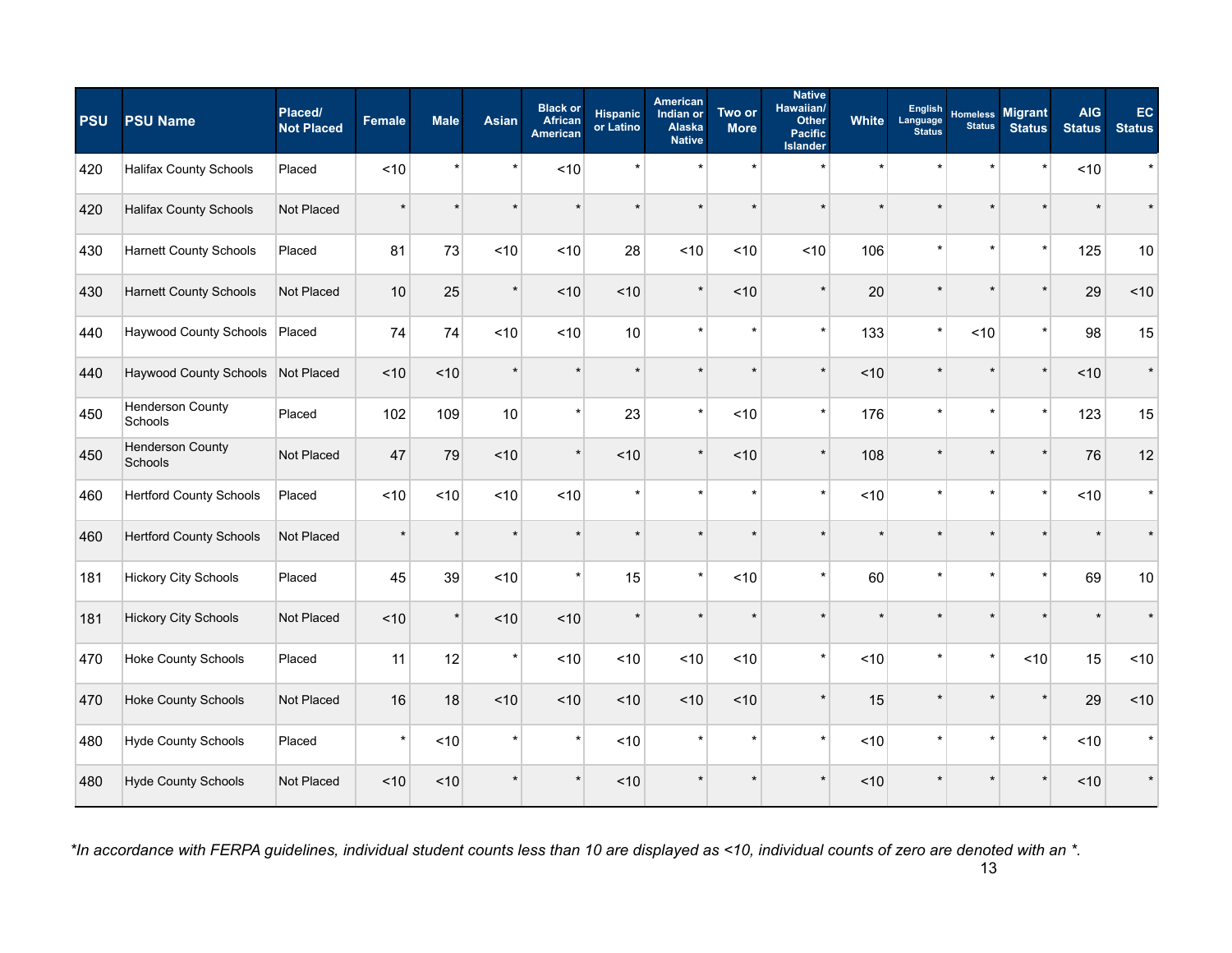| <b>PSU</b> | <b>PSU Name</b>                    | Placed/<br><b>Not Placed</b> | <b>Female</b> | <b>Male</b> | <b>Asian</b> | <b>Black or</b><br><b>African</b><br><b>American</b> | <b>Hispanic</b><br>or Latino | <b>American</b><br>Indian or<br><b>Alaska</b><br><b>Native</b> | Two or<br><b>More</b> | <b>Native</b><br>Hawaiian/<br><b>Other</b><br><b>Pacific</b><br><b>Islander</b> | <b>White</b> | <b>English</b><br>Language<br><b>Status</b> | <b>Homeless</b><br><b>Status</b> | <b>Migrant</b><br><b>Status</b> | <b>AIG</b><br><b>Status</b> | EC<br><b>Status</b> |
|------------|------------------------------------|------------------------------|---------------|-------------|--------------|------------------------------------------------------|------------------------------|----------------------------------------------------------------|-----------------------|---------------------------------------------------------------------------------|--------------|---------------------------------------------|----------------------------------|---------------------------------|-----------------------------|---------------------|
| 295        | Innovative School District         | Placed                       | $\star$       |             |              |                                                      |                              |                                                                |                       | $\star$                                                                         |              |                                             |                                  |                                 |                             |                     |
| 295        | Innovative School District         | Not Placed                   | $\star$       |             |              |                                                      |                              | $\star$                                                        |                       | $\star$                                                                         |              |                                             | $\star$                          |                                 |                             |                     |
| 490        | Iredell-Statesville Schools Placed |                              | 320           | 351         | 76           | ~10                                                  | 46                           | $\star$                                                        | 26                    | ~10                                                                             | 511          | < 10                                        | $\star$                          | $\star$                         | 479                         | 63                  |
| 490        | Iredell-Statesville Schools        | Not Placed                   | 17            | 20          | < 10         | ~10                                                  | ~10                          | $\star$                                                        | ~10                   | $\star$                                                                         | 26           |                                             | $\star$                          |                                 | 11                          | 10                  |
| 500        | Jackson County Public<br>Schools   | Placed                       | ~10           | ~10         | ~10          | $\star$                                              | ~10                          | $\star$                                                        | < 10                  | $\star$                                                                         | 10           | $\star$                                     | $\star$                          | $\star$                         | 12                          | ~10                 |
| 500        | Jackson County Public<br>Schools   | Not Placed                   | ~10           | 11          |              | $\star$                                              | ~10                          | $\star$                                                        | ~10                   | < 10                                                                            | ~10          | $\star$                                     | $\star$                          |                                 | 10                          | ~10                 |
| 510        | Johnston County Public<br>Schools  | Placed                       | 196           | 251         | 14           | 18                                                   | 57                           | ~10                                                            | 14                    | $\star$                                                                         | 340          | < 10                                        | $\star$                          | $\star$                         | 382                         | 57                  |
| 510        | Johnston County Public<br>Schools  | Not Placed                   | < 10          | 14          |              | $\star$                                              | < 10                         |                                                                |                       |                                                                                 | 14           |                                             | $\star$                          |                                 | 19                          | 14                  |
| 520        | Jones County Schools               | Placed                       | ~10           | ~10         |              | $\star$                                              | ~10                          | $\star$                                                        | < 10                  | $\star$                                                                         | < 10         | $\star$                                     | $\star$                          | $\star$                         | ~10                         | ~10                 |
| 520        | Jones County Schools               | Not Placed                   | $\star$       |             |              | $\star$                                              | ź.                           | $\star$                                                        |                       | $\star$                                                                         |              |                                             | $\star$                          |                                 |                             |                     |
| 132        | Kannapolis City Schools            | Placed                       | 12            | 20          | $\star$      | < 10                                                 | ~10                          | $\star$                                                        | ~10                   | $\star$                                                                         | 18           | $\star$                                     | $\star$                          | $\star$                         | 30                          | ~10                 |
| 132        | Kannapolis City Schools            | Not Placed                   | ~10           |             |              | $\star$                                              |                              |                                                                |                       | $\star$                                                                         | ~10          |                                             | $\star$                          |                                 | ~10                         | $\star$             |
| 530        | Lee County Schools                 | Placed                       | 42            | 47          | ~10          | ~10                                                  | 27                           | $\star$                                                        | ~10                   | $\star$                                                                         | 53           | $\star$                                     | $\star$                          | $\star$                         | 85                          | ~10                 |
| 530        | Lee County Schools                 | Not Placed                   | ~10           | ~10         | $\star$      | ~10                                                  | $\star$                      | $\ddot{\phantom{0}}$                                           |                       | $\star$                                                                         | ~10          | $\star$                                     | $\star$                          | $\star$                         | $<10$                       | $\star$             |
| 540        | Lenoir County Public<br>Schools    | Placed                       | 12            | 11          | < 10         | ~10                                                  | ~10                          | $\star$                                                        | ź.                    | $\star$                                                                         | 15           | $\star$                                     | $\star$                          | $\star$                         | 21                          | ~10                 |
| 540        | Lenoir County Public<br>Schools    | Not Placed                   | 14            | 10          |              | ~10                                                  | ~10                          |                                                                |                       |                                                                                 | 19           |                                             |                                  |                                 | 24                          | 10                  |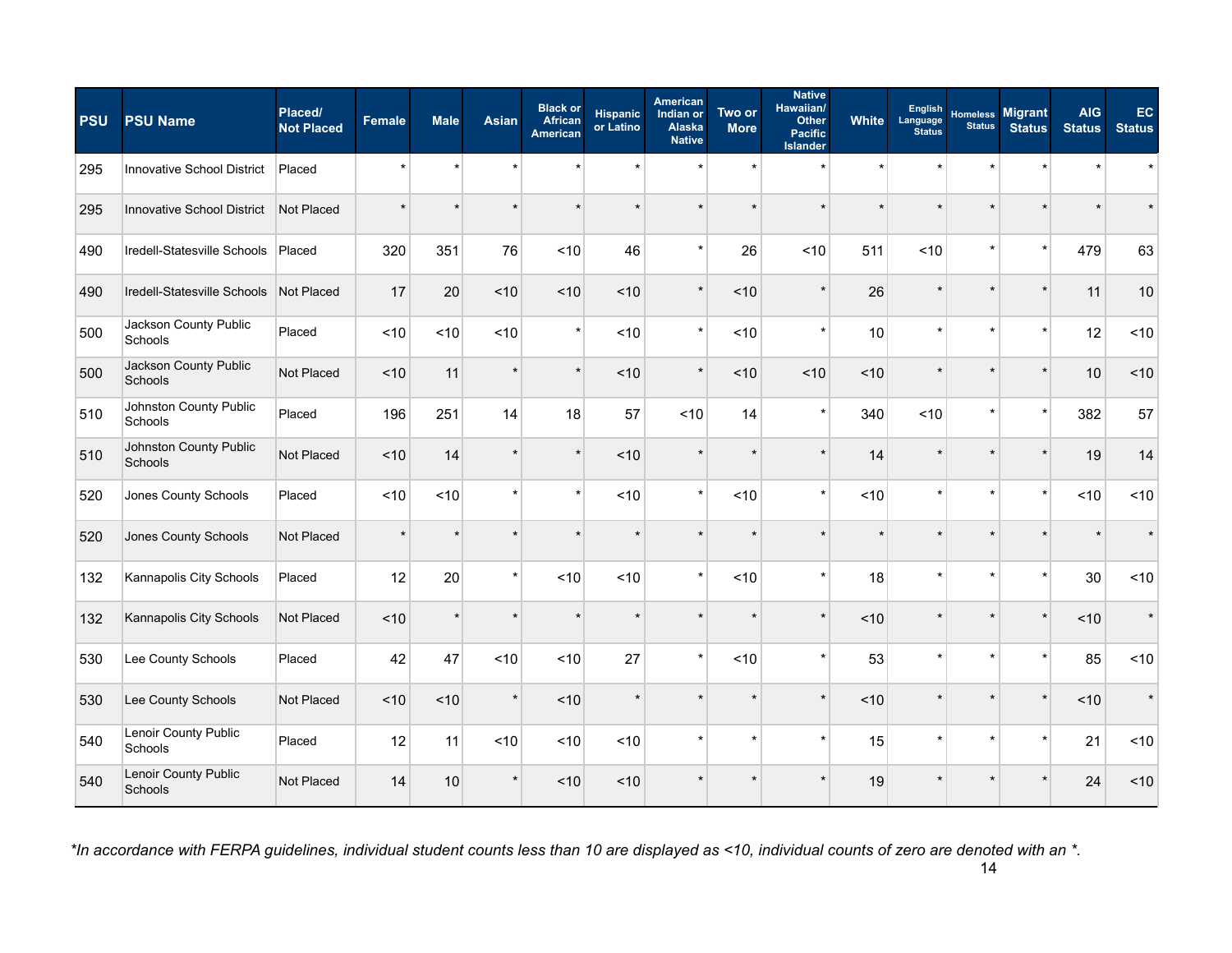| <b>PSU</b> | <b>PSU Name</b>                     | Placed/<br><b>Not Placed</b> | <b>Female</b> | <b>Male</b> | <b>Asian</b> | <b>Black or</b><br><b>African</b><br><b>American</b> | <b>Hispanic</b><br>or Latino | American<br>Indian or<br>Alaska<br><b>Native</b> | Two or<br><b>More</b> | <b>Native</b><br>Hawaiian/<br><b>Other</b><br><b>Pacific</b><br><b>Islander</b> | White | <b>English</b><br>Language<br><b>Status</b> | <b>Homeless</b><br><b>Status</b> | <b>Migrant</b><br><b>Status</b> | <b>AIG</b><br><b>Status</b> | EC.<br><b>Status</b> |
|------------|-------------------------------------|------------------------------|---------------|-------------|--------------|------------------------------------------------------|------------------------------|--------------------------------------------------|-----------------------|---------------------------------------------------------------------------------|-------|---------------------------------------------|----------------------------------|---------------------------------|-----------------------------|----------------------|
| 291        | Lexington City Schools              | Placed                       | 13            | ~10         | ~10          | ~10                                                  | 10                           |                                                  | ź.                    | $\star$                                                                         | ~10   | $\star$                                     |                                  |                                 | 17                          | ~10                  |
| 291        | Lexington City Schools              | Not Placed                   | $\star$       | $\star$     | $\star$      | ~10                                                  | $\star$                      |                                                  |                       | $\star$                                                                         |       | $\star$                                     |                                  |                                 | $\star$                     | ~10                  |
| 550        | <b>Lincoln County Schools</b>       | Placed                       | 176           | 185         | ~10          | ~10                                                  | 21                           | ~10                                              | ~10                   | $\star$                                                                         | 319   | $\star$                                     |                                  | $\star$                         | 276                         | 36                   |
| 550        | <b>Lincoln County Schools</b>       | Not Placed                   | < 10          | ~10         | $\star$      | $\star$                                              | ~10                          |                                                  | ~10                   | $\star$                                                                         | ~10   |                                             |                                  |                                 | < 10                        | $<10$                |
| 560        | <b>Macon County Schools</b>         | Placed                       | 31            | 44          | ~10          | $\star$                                              | ~10                          |                                                  | ~10                   | $\star$                                                                         | 69    | $\star$                                     |                                  |                                 | 36                          | 11                   |
| 560        | <b>Macon County Schools</b>         | Not Placed                   | < 10          | ~10         | $\star$      | < 10                                                 | ~10                          |                                                  |                       | $\star$                                                                         | ~10   | $\star$                                     |                                  |                                 | < 10                        | ~10                  |
| 570        | <b>Madison County Schools</b>       | Placed                       | < 10          | < 10        | $\star$      | $\star$                                              | $\star$                      |                                                  | ź.                    | $\star$                                                                         | 11    | $\star$                                     | $\star$                          | $\star$                         | < 10                        | ~10                  |
| 570        | <b>Madison County Schools</b>       | Not Placed                   | 10            | 12          |              | $\star$                                              | < 10                         |                                                  |                       | $\star$                                                                         | 21    | $\star$                                     |                                  |                                 | 11                          | ~10                  |
| 580        | Martin County Schools               | Placed                       | < 10          | $\star$     | $\star$      |                                                      | ź.                           |                                                  |                       | $\star$                                                                         | < 10  | $\star$                                     |                                  | $\star$                         | ~10                         | $\star$              |
| 580        | Martin County Schools               | Not Placed                   | ~10           | $\star$     | $\star$      |                                                      |                              |                                                  |                       | $\star$                                                                         | ~10   | $\star$                                     |                                  | $\star$                         | ~10                         | $\star$              |
| 590        | McDowell County Schools   Placed    |                              | 17            | 19          | < 10         | $\star$                                              | ~10                          |                                                  | $\star$               | $\star$                                                                         | 25    | $\star$                                     |                                  | $\star$                         | 24                          | ~10                  |
| 590        | McDowell County Schools Not Placed  |                              | ~10           | ~10         | $\star$      | $\star$                                              | ~10                          |                                                  |                       | $\star$                                                                         | 11    | $\star$                                     |                                  |                                 | 13                          | ~10                  |
| 610        | Mitchell County Schools             | Placed                       | ~10           | 10          | $\star$      | $\star$                                              | ~10                          |                                                  |                       | $\star$                                                                         | 16    | $\star$                                     |                                  |                                 | 14                          | ~10                  |
| 610        | Mitchell County Schools             | Not Placed                   | ~10           | ~10         | $\star$      | $\star$                                              | ~10                          |                                                  |                       | $\star$                                                                         | ~10   | $\star$                                     |                                  |                                 | ~10                         | $\star$              |
| 620        | Montgomery County<br>Schools        | Placed                       | ~10           | 11          | < 10         | $\star$                                              | ~10                          | $\star$                                          | ~10                   | $\star$                                                                         | 12    | $\star$                                     |                                  | $\star$                         | 12                          | ~10                  |
| 620        | <b>Montgomery County</b><br>Schools | Not Placed                   | ~10           | < 10        |              |                                                      | ~10                          |                                                  | < 10                  |                                                                                 | < 10  |                                             |                                  |                                 | ~10                         | ~10                  |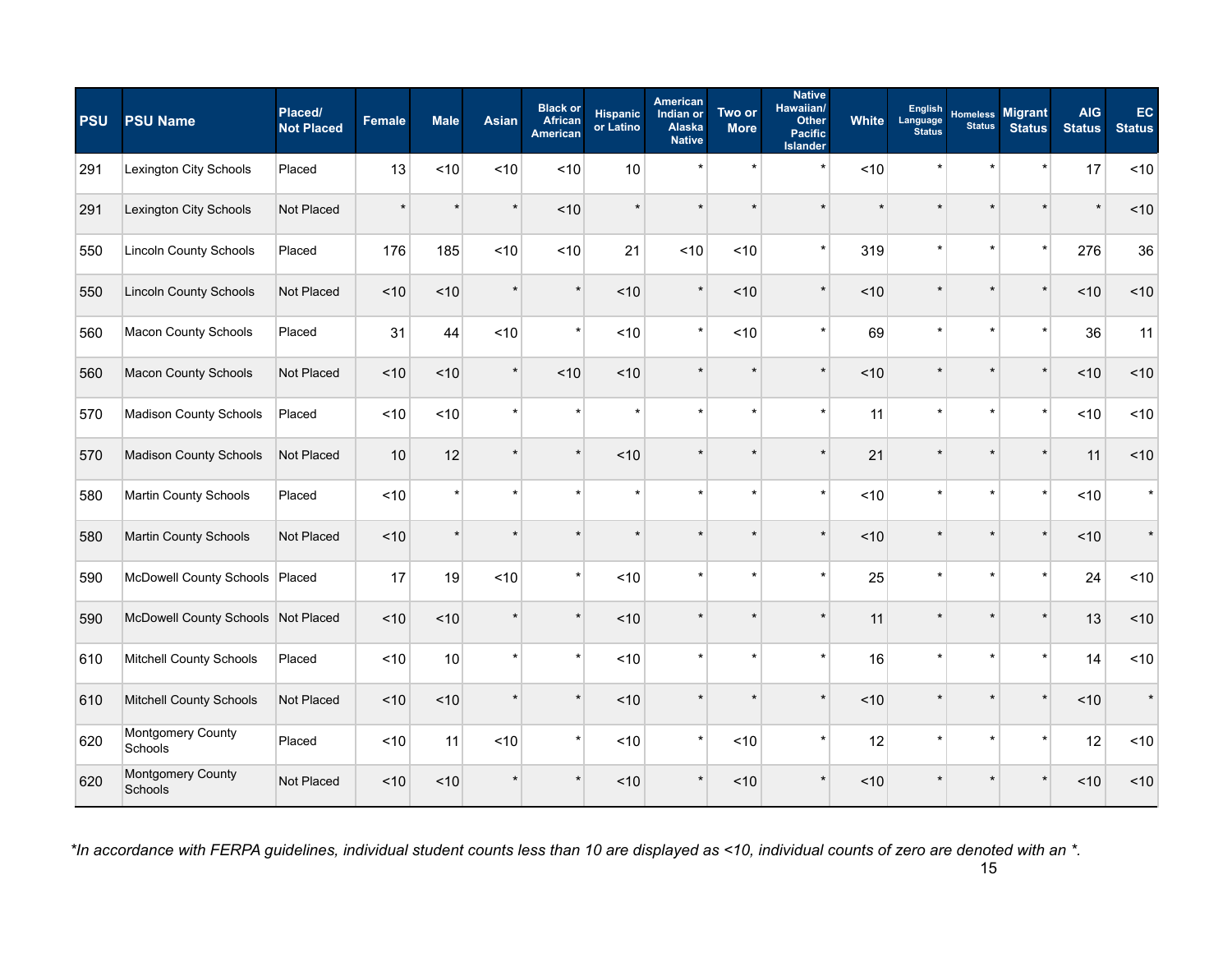| <b>PSU</b> | <b>PSU Name</b>                              | Placed/<br><b>Not Placed</b> | <b>Female</b> | <b>Male</b> | <b>Asian</b> | <b>Black or</b><br><b>African</b><br><b>American</b> | <b>Hispanic</b><br>or Latino | <b>American</b><br>Indian or<br><b>Alaska</b><br><b>Native</b> | Two or<br><b>More</b> | <b>Native</b><br>Hawaiian/<br><b>Other</b><br><b>Pacific</b><br><b>Islander</b> | White   | <b>English</b><br>Language<br><b>Status</b> | <b>Homeless</b><br><b>Status</b> | <b>Migrant</b><br><b>Status</b> | <b>AIG</b><br><b>Status</b> | EC.<br><b>Status</b> |
|------------|----------------------------------------------|------------------------------|---------------|-------------|--------------|------------------------------------------------------|------------------------------|----------------------------------------------------------------|-----------------------|---------------------------------------------------------------------------------|---------|---------------------------------------------|----------------------------------|---------------------------------|-----------------------------|----------------------|
| 630        | Moore County Schools                         | Placed                       | 145           | 189         | < 10         | ~10                                                  | 26                           | $\star$                                                        | 13                    | ~10                                                                             | 280     | $\star$                                     |                                  | $\star$                         | 247                         | 18                   |
| 630        | Moore County Schools                         | Not Placed                   | ~10           | 13          | < 10         | ~10                                                  | < 10                         | ~10                                                            | < 10                  | $\star$                                                                         | < 10    | $\star$                                     |                                  | $\star$                         | ~10                         | ~10                  |
| 491        | Mooresville Graded<br><b>School District</b> | Placed                       | 67            | 64          | < 10         | ~10                                                  | ~10                          | $\star$                                                        | < 10                  | $\star$                                                                         | 104     | $\star$                                     | $\star$                          | $\star$                         | 93                          | 11                   |
| 491        | Mooresville Graded<br><b>School District</b> | Not Placed                   | ~10           | 28          | < 10         | ~10                                                  | ~10                          | $\star$                                                        | ~10                   | $\star$                                                                         | 25      |                                             |                                  |                                 | 33                          | $\star$              |
| 862        | Mount Airy City Schools                      | Placed                       | 22            | 35          | ~10          | $\star$                                              | ~10                          | $\star$                                                        | ~10                   | $\star$                                                                         | 44      | ~10                                         | $\star$                          | $\star$                         | 42                          | 10                   |
| 862        | Mount Airy City Schools                      | Not Placed                   | $\star$       |             |              | $\star$                                              |                              | $\star$                                                        |                       | $\star$                                                                         | ÷       | $\star$                                     | $\star$                          |                                 |                             |                      |
| 640        | Nash County Public<br>Schools                | Placed                       | 27            | 32          | ~10          | ~10                                                  | 12                           | $\star$                                                        | ~10                   | $\star$                                                                         | 39      | $\star$                                     | $\star$                          | $\star$                         | 43                          | <10                  |
| 640        | Nash County Public<br>Schools                | Not Placed                   | $\star$       |             |              | $\star$                                              |                              |                                                                |                       |                                                                                 |         |                                             |                                  |                                 |                             |                      |
| 650        | New Hanover County<br>Schools                | Placed                       | 231           | 322         | 33           | 12                                                   | 26                           | ~10                                                            | 27                    | $\star$                                                                         | 454     | $\star$                                     | $\star$                          | $\star$                         | 431                         | 29                   |
| 650        | New Hanover County<br>Schools                | Not Placed                   | ~10           | < 10        | < 10         | $\star$                                              | ~10                          | $\star$                                                        |                       | $\star$                                                                         | 11      | $\star$                                     |                                  | $\star$                         | ~10                         | ~10                  |
| 182        | Newton Conover City<br>Schools               | Placed                       | 36            | 39          | ~10          | ~10                                                  | 11                           | $\star$                                                        | < 10                  | $\star$                                                                         | 50      | $\star$                                     | $\star$                          | $\star$                         | 59                          | ~10                  |
| 182        | Newton Conover City<br>Schools               | Not Placed                   | ~10           | ~10         |              |                                                      |                              |                                                                |                       |                                                                                 | ~10     |                                             |                                  | $\star$                         | ~10                         |                      |
| 660        | Northampton County<br>Schools                | Placed                       | $\star$       |             |              |                                                      |                              | $\star$                                                        |                       | $\star$                                                                         |         | ÷                                           |                                  |                                 |                             |                      |
| 660        | Northampton County<br>Schools                | Not Placed                   | $\star$       |             |              |                                                      |                              |                                                                |                       | $\star$                                                                         | $\star$ | $\star$                                     |                                  |                                 |                             |                      |
| 670        | <b>Onslow County Schools</b>                 | Placed                       | 170           | 181         | 16           | 16                                                   | 46                           | ~10                                                            | 28                    | < 10                                                                            | 241     | $\star$                                     | $\star$                          | $\star$                         | 277                         | 26                   |
| 670        | <b>Onslow County Schools</b>                 | Not Placed                   | ~10           | 17          | ~10          | ~10                                                  | ~10                          |                                                                | ~10                   |                                                                                 | 13      |                                             |                                  |                                 | ~10                         | ~10                  |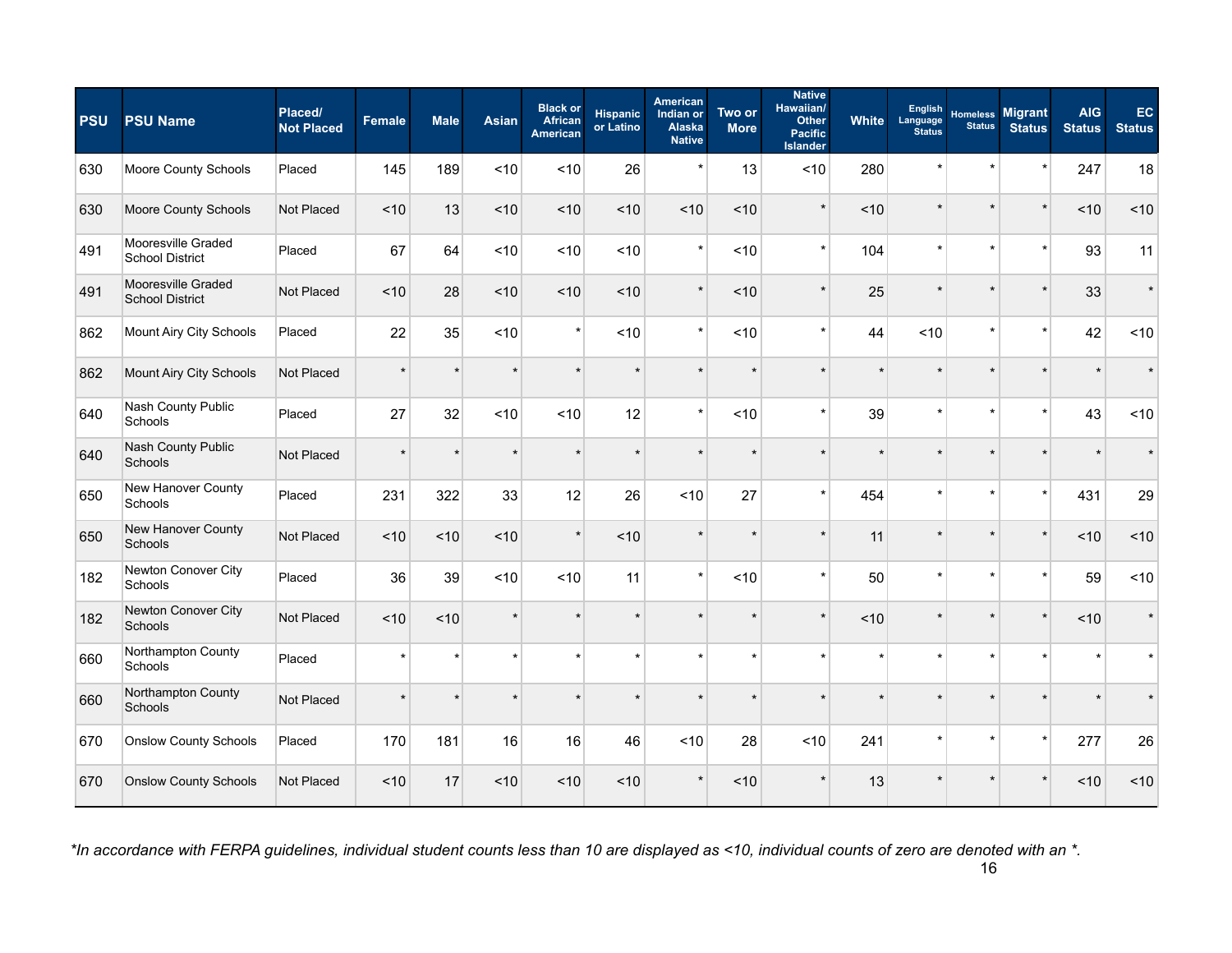| <b>PSU</b> | <b>PSU Name</b>                     | Placed/<br><b>Not Placed</b> | <b>Female</b> | <b>Male</b> | <b>Asian</b> | <b>Black or</b><br><b>African</b><br><b>American</b> | <b>Hispanic</b><br>or Latino | American<br>Indian or<br>Alaska<br><b>Native</b> | Two or<br><b>More</b> | <b>Native</b><br>Hawaiian/<br><b>Other</b><br><b>Pacific</b><br><b>Islander</b> | <b>White</b> | <b>English</b><br>Language<br><b>Status</b> | <b>Homeless</b><br><b>Status</b> | <b>Migrant</b><br><b>Status</b> | <b>AIG</b><br><b>Status</b> | EC<br><b>Status</b> |
|------------|-------------------------------------|------------------------------|---------------|-------------|--------------|------------------------------------------------------|------------------------------|--------------------------------------------------|-----------------------|---------------------------------------------------------------------------------|--------------|---------------------------------------------|----------------------------------|---------------------------------|-----------------------------|---------------------|
| 680        | Orange County Schools               | Placed                       | 44            | 74          | ~10          | ~10                                                  | ~10                          | $\star$                                          | ~10                   | $\star$                                                                         | 108          | $\star$                                     | ź.                               |                                 | 93                          | 20                  |
| 680        | <b>Orange County Schools</b>        | Not Placed                   | ~10           | ~10         |              | $\star$                                              | ~10                          | $\star$                                          |                       | $\star$                                                                         | ~10          | $\star$                                     | $\star$                          | $\star$                         | ~10                         | $\star$             |
| 690        | Pamlico County Schools              | Placed                       | ~10           | ~10         | $\star$      | $\star$                                              | ~10                          | $\star$                                          | ź.                    | $\star$                                                                         | 14           | $\star$                                     | $\star$                          | $\star$                         | 11                          | ~10                 |
| 690        | Pamlico County Schools              | Not Placed                   | $\star$       |             |              |                                                      |                              |                                                  |                       |                                                                                 |              |                                             | $\star$                          |                                 |                             |                     |
| 710        | <b>Pender County Schools</b>        | Placed                       | 105           | 126         | ~10          | ~10                                                  | 22                           | $\star$                                          | < 10                  | $\star$                                                                         | 198          |                                             | $\star$                          | $\star$                         | 161                         | 31                  |
| 710        | Pender County Schools               | Not Placed                   | ~10           | 15          | ~10          | $\star$                                              |                              | $\star$                                          | ~10                   | $\star$                                                                         | 21           | $\star$                                     | $\star$                          |                                 | 18                          | ~10                 |
| 720        | Perquimans County<br>Schools        | Placed                       | 17            | 15          | $\star$      | ~10                                                  | $\star$                      | $\star$                                          |                       | $\star$                                                                         | 30           | $\star$                                     | $\star$                          | $\star$                         | 21                          | ~10                 |
| 720        | Perquimans County<br>Schools        | Not Placed                   | $\star$       | < 10        |              |                                                      |                              |                                                  |                       | $\star$                                                                         | ~10          |                                             | $\star$                          |                                 | $<10$                       | ~10                 |
| 730        | Person County Schools               | Placed                       | 16            | 22          | $\star$      | ~10                                                  | ~10                          | $\star$                                          | ~10                   | $\star$                                                                         | 31           |                                             | $\star$                          | $\star$                         | 29                          | ~10                 |
| 730        | Person County Schools               | Not Placed                   | $\star$       |             |              |                                                      |                              |                                                  |                       | $\star$                                                                         |              |                                             | $\star$                          |                                 |                             |                     |
| 740        | <b>Pitt County Schools</b>          | Placed                       | 278           | 290         | 61           | 43                                                   | 39                           | $\star$                                          | 27                    | < 10                                                                            | 397          | < 10                                        | $\star$                          | $\star$                         | 482                         | 275                 |
| 740        | <b>Pitt County Schools</b>          | Not Placed                   | 22            | 19          | < 10         | 10                                                   | ~10                          | $\star$                                          | < 10                  | $\star$                                                                         | 22           | < 10                                        |                                  |                                 | 25                          | 21                  |
| 750        | Polk County Schools                 | Placed                       | 14            | 23          | $\star$      | ~10                                                  | ~10                          | $\star$                                          | ~10                   | $\star$                                                                         | 29           | $\star$                                     | $\star$                          | $\star$                         | 33                          | ~10                 |
| 750        | Polk County Schools                 | Not Placed                   | ~10           | ~10         | $\star$      | $\star$                                              | $\star$                      | $\star$                                          |                       | $\star$                                                                         | ~10          | $\star$                                     | $\star$                          | $\star$                         | ~10                         | $\star$             |
| 780        | Public Schools of<br>Robeson County | Placed                       | 12            | 14          | < 10         | ~10                                                  | ~10                          | ~10                                              | ~10                   | $\star$                                                                         | 10           | $\star$                                     | $\star$                          | $\star$                         | 15                          | ~10                 |
| 780        | Public Schools of<br>Robeson County | Not Placed                   | ~10           | 12          | < 10         | $\star$                                              | ~10                          | ~10                                              |                       |                                                                                 | ~10          |                                             |                                  |                                 | 10                          | $\star$             |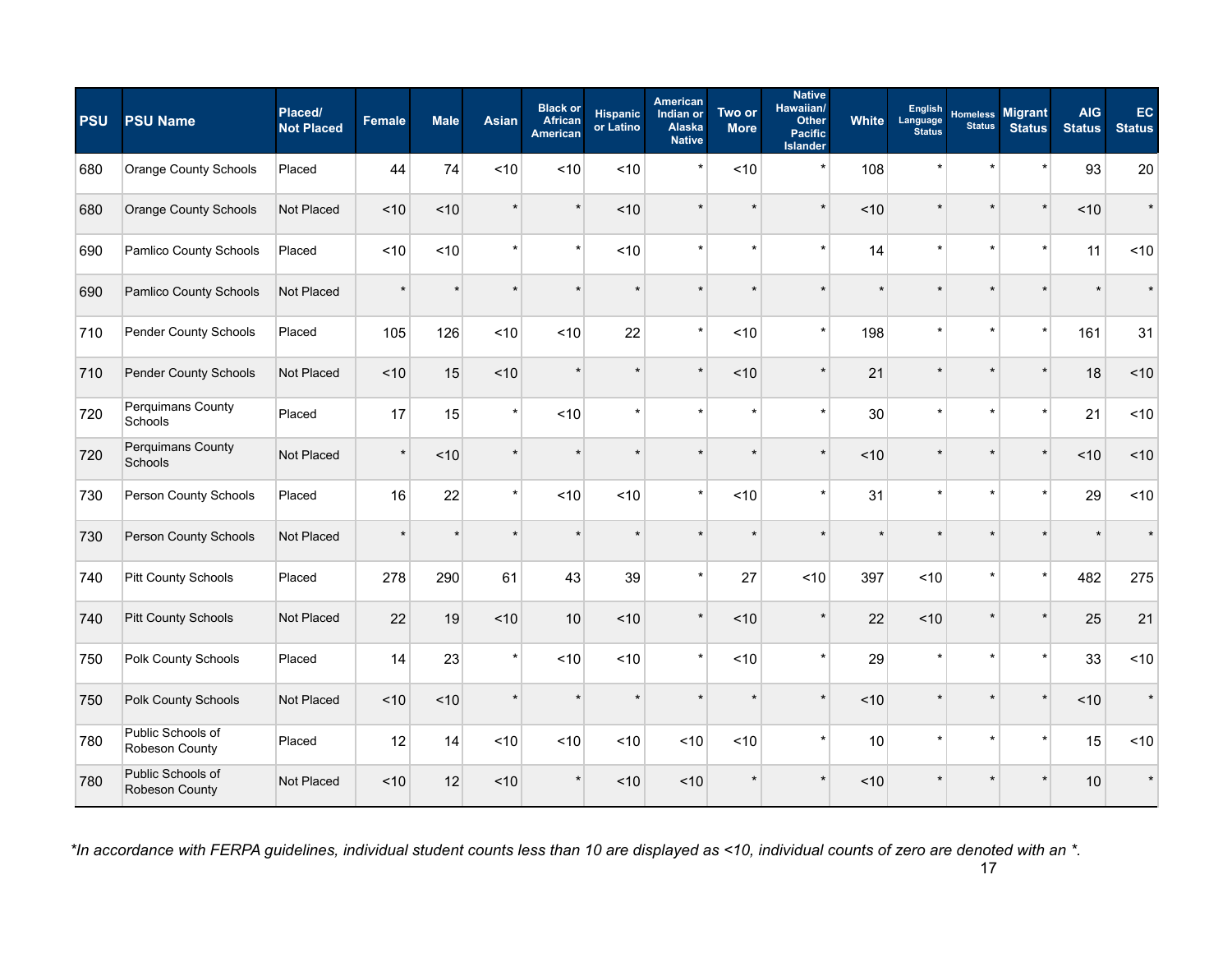| <b>PSU</b> | <b>PSU Name</b>                            | Placed/<br><b>Not Placed</b> | <b>Female</b> | <b>Male</b> | <b>Asian</b> | <b>Black or</b><br><b>African</b><br><b>American</b> | <b>Hispanic</b><br>or Latino | <b>American</b><br>Indian or<br>Alaska<br><b>Native</b> | Two or<br><b>More</b> | <b>Native</b><br>Hawaiian/<br>Other<br><b>Pacific</b><br><b>Islander</b> | <b>White</b> | <b>English</b><br>Language<br><b>Status</b> | <b>Homeless</b><br><b>Status</b> | <b>Migrant</b><br><b>Status</b> | <b>AIG</b><br><b>Status</b> | EC.<br><b>Status</b> |
|------------|--------------------------------------------|------------------------------|---------------|-------------|--------------|------------------------------------------------------|------------------------------|---------------------------------------------------------|-----------------------|--------------------------------------------------------------------------|--------------|---------------------------------------------|----------------------------------|---------------------------------|-----------------------------|----------------------|
| 760        | Randolph County School<br>System           | Placed                       | 41            | 38          | ~10          | ~10                                                  | ~10                          | $\star$                                                 | ~10                   | $\star$                                                                  | 64           | $\star$                                     | $\star$                          | $\star$                         | 63                          | 69                   |
| 760        | Randolph County School<br>System           | Not Placed                   | 44            | 67          | ~10          | $\star$                                              | 12                           | ~10                                                     | ~10                   | $\star$                                                                  | 90           | ~10                                         | $\star$                          | $\star$                         | 88                          | 35                   |
| 770        | Richmond County Schools Placed             |                              | 13            | 14          | $\star$      | ~10                                                  | ~10                          | $\star$                                                 | <10                   | $\star$                                                                  | 21           | $\star$                                     | <10                              | $\star$                         | 27                          | ~10                  |
| 770        | Richmond County Schools Not Placed         |                              | $\star$       | < 10        | $\star$      | $\star$                                              | $\star$                      | < 10                                                    |                       | $\star$                                                                  | ~10          |                                             |                                  | $\star$                         | ~10                         | ~10                  |
| 421        | Roanoke Rapids City<br>Schools             | Placed                       | ~10           | 12          | < 10         | ~10                                                  | ~10                          |                                                         | $\star$               | $\star$                                                                  | 14           | $\star$                                     | $\star$                          | $\star$                         | 16                          | ~10                  |
| 421        | Roanoke Rapids City<br>Schools             | Not Placed                   | $\star$       | $\star$     | $\star$      | $\star$                                              | $\star$                      | $\star$                                                 |                       | $\star$                                                                  | $\star$      | $\star$                                     | $\star$                          |                                 |                             |                      |
| 790        | Rockingham County<br>Schools               | Placed                       | 47            | 60          | < 10         | < 10                                                 | ~10                          | $\star$                                                 | < 10                  | $\star$                                                                  | 86           | $\star$                                     | $\star$                          | $\star$                         | 101                         | 17                   |
| 790        | Rockingham County<br>Schools               | Not Placed                   | 11            | ~10         | $^\star$     | ~10                                                  | < 10                         |                                                         |                       | $\star$                                                                  | 15           |                                             |                                  |                                 | 16                          | ~10                  |
| 800        | Rowan-Salisbury Schools                    | Placed                       | 17            | 17          | ~10          | $\star$                                              | < 10                         | ~10                                                     | ~10                   | $\star$                                                                  | 26           | $\star$                                     | $\star$                          | $\star$                         | 28                          | $\star$              |
| 800        | Rowan-Salisbury Schools                    | Not Placed                   | 19            | 28          | ~10          | $\star$                                              | ~10                          | $\star$                                                 | ~10                   | $\star$                                                                  | 39           | $\star$                                     |                                  | $\star$                         | 41                          | ~10                  |
| 73B        | Roxboro Community<br>School                | Placed                       | 29            | 19          | ~10          | ~10                                                  | ~10                          | $\star$                                                 | ~10                   | $\star$                                                                  | 41           | $\star$                                     | $\star$                          | $\star$                         | 42                          | <10                  |
| 73B        | Roxboro Community<br>School                | Not Placed                   | $\star$       | $\star$     | $\star$      | $\star$                                              | $\star$                      |                                                         |                       | $\star$                                                                  |              |                                             |                                  |                                 |                             |                      |
| 810        | <b>Rutherford County</b><br>Schools        | Placed                       | 35            | 30          | ~10          | ~10                                                  | ~10                          | $\star$                                                 | ~10                   | $\star$                                                                  | 53           | $\star$                                     | $\star$                          | $\star$                         | 59                          | ~10                  |
| 810        | <b>Rutherford County</b><br><b>Schools</b> | Not Placed                   | ~10           | ~10         | $\star$      | $\star$                                              | $\star$                      |                                                         | $\star$               | $\star$                                                                  | ~10          | $\star$                                     | $\star$                          | $\star$                         | $<10$                       | $\star$              |
| 820        | <b>Sampson County Schools</b>              | Placed                       | 54            | 48          | $\star$      | ~10                                                  | 32                           | $\star$                                                 | ~10                   | $\star$                                                                  | 66           | < 10                                        | $\star$                          | $\star$                         | 84                          | ~10                  |
| 820        | Sampson County Schools Not Placed          |                              | ~10           |             |              | $\star$                                              |                              |                                                         |                       |                                                                          | ~10          |                                             |                                  |                                 | < 10                        |                      |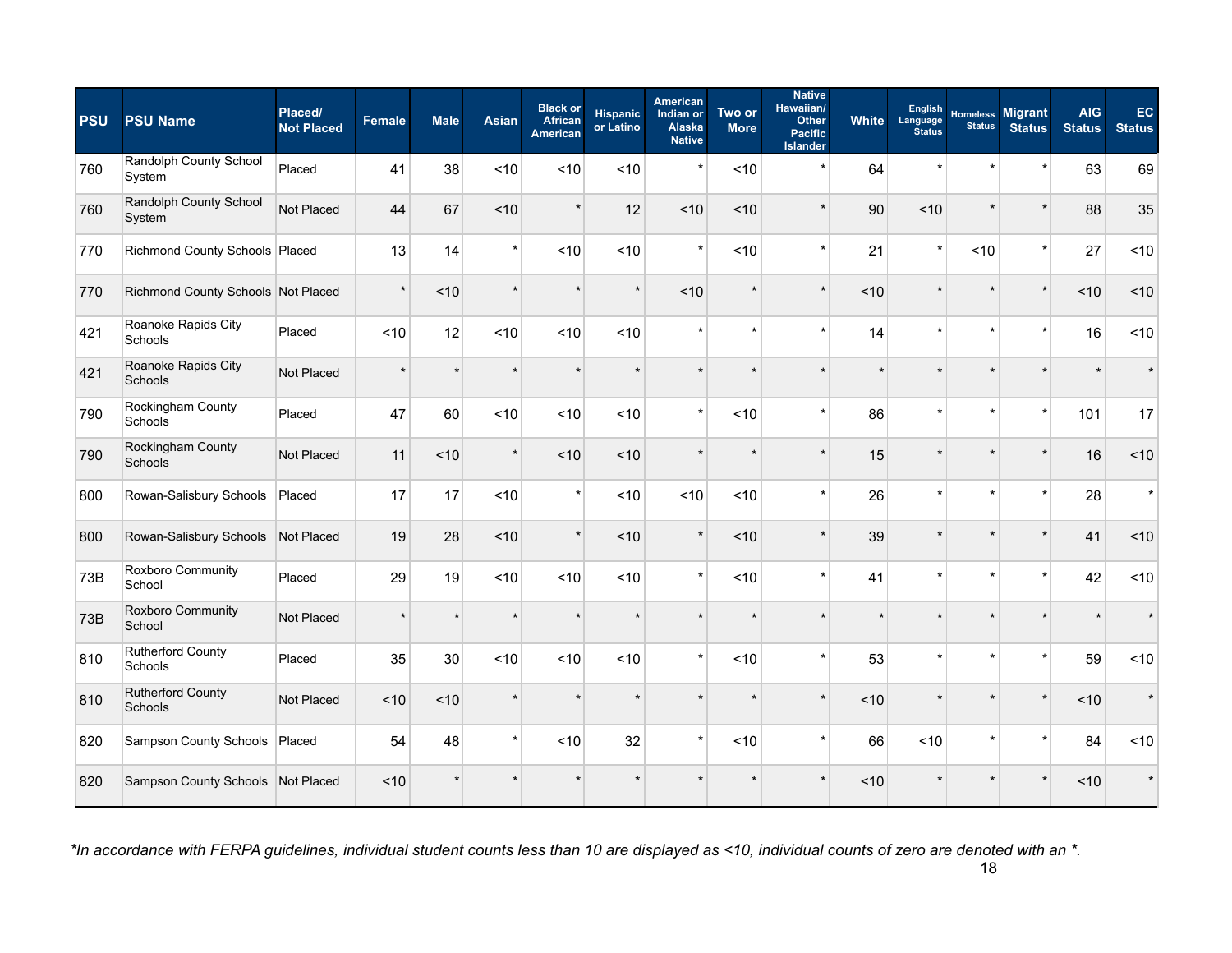| <b>PSU</b> | <b>PSU Name</b>                | Placed/<br><b>Not Placed</b> | <b>Female</b> | <b>Male</b> | <b>Asian</b> | <b>Black or</b><br><b>African</b><br><b>American</b> | <b>Hispanic</b><br>or Latino | American<br>Indian or<br>Alaska<br><b>Native</b> | Two or<br><b>More</b> | <b>Native</b><br>Hawaiian/<br>Other<br><b>Pacific</b><br><b>Islander</b> | <b>White</b> | <b>English</b><br>Language<br><b>Status</b> | <b>Homeless</b><br><b>Status</b> | <b>Migrant</b><br><b>Status</b> | <b>AIG</b><br><b>Status</b> | EC<br><b>Status</b> |
|------------|--------------------------------|------------------------------|---------------|-------------|--------------|------------------------------------------------------|------------------------------|--------------------------------------------------|-----------------------|--------------------------------------------------------------------------|--------------|---------------------------------------------|----------------------------------|---------------------------------|-----------------------------|---------------------|
| 830        | <b>Scotland County Schools</b> | Placed                       | ~10           | ~10         | $\star$      | ~10                                                  | $\star$                      | ~10                                              | $\star$               | $\star$                                                                  | < 10         | $\star$                                     | $\star$                          |                                 | ~10                         | ~10                 |
| 830        | <b>Scotland County Schools</b> | Not Placed                   | < 10          | < 10        | < 10         | ~10                                                  | $\star$                      | ~10                                              | < 10                  | $\star$                                                                  | < 10         | $\star$                                     | $\star$                          | $\star$                         | 11                          | ~10                 |
| 92P        | Southern Wake Academy          | Placed                       | ~10           | ~10         | ~10          | $\star$                                              | $\star$                      | $\star$                                          | $\star$               | $\star$                                                                  | ~10          | $\star$                                     | $\star$                          | $\star$                         | ~10                         | ~10                 |
| 92P        | Southern Wake Academy          | Not Placed                   | $\star$       |             |              |                                                      |                              |                                                  |                       |                                                                          |              |                                             |                                  |                                 |                             |                     |
| 840        | <b>Stanly County Schools</b>   | Placed                       | 27            | 20          | $\star$      | ~10                                                  | ~10                          | $\star$                                          | < 10                  | $\star$                                                                  | 44           | $\star$                                     | $\star$                          | $\star$                         | 37                          | ~10                 |
| 840        | <b>Stanly County Schools</b>   | Not Placed                   | 23            | 15          | < 10         | ~10                                                  | ~10                          | $\star$                                          | < 10                  | $\star$                                                                  | 28           | $\star$                                     | $\star$                          |                                 | 30                          | ~10                 |
| 850        | <b>Stokes County Schools</b>   | Placed                       | 20            | 20          | ~10          | $\star$                                              | ~10                          | $\star$                                          | ~10                   | $\star$                                                                  | 37           | $\star$                                     | $\star$                          | $\star$                         | 31                          | 13                  |
| 850        | <b>Stokes County Schools</b>   | Not Placed                   | 17            | 14          |              | $\star$                                              | ~10                          | $\star$                                          | ~10                   |                                                                          | 25           |                                             | $\mathbf{d}$                     |                                 | 25                          | ~10                 |
| 860        | <b>Surry County Schools</b>    | Placed                       | 71            | 70          | ~10          | ~10                                                  | 32                           | $\star$                                          | < 10                  | $\star$                                                                  | 102          | $\star$                                     | $\star$                          | $\star$                         | 87                          | 12                  |
| 860        | <b>Surry County Schools</b>    | Not Placed                   | 18            | 15          | $\star$      | ~10                                                  | 11                           | $\star$                                          | < 10                  | $\star$                                                                  | 20           | $\star$                                     | $\star$                          | ~10                             | ~10                         | ~10                 |
| 870        | Swain County Schools           | Placed                       | ~10           | 14          | $\star$      | $\star$                                              | $\star$                      | ~10                                              | ~10                   | $\star$                                                                  | 16           | $\star$                                     | $\star$                          | $\star$                         | 16                          | ~10                 |
| 870        | Swain County Schools           | Not Placed                   | ~10           |             |              |                                                      |                              | ~10                                              |                       |                                                                          |              |                                             |                                  |                                 | $<10$                       | ~10                 |
| 292        | Thomasville City Schools       | Placed                       | $\star$       | ~10         |              | ~10                                                  | ~10                          | $\star$                                          |                       | $\star$                                                                  | < 10         | $\star$                                     | $\star$                          |                                 | ~10                         | $\star$             |
| 292        | Thomasville City Schools       | Not Placed                   | $\star$       |             |              | $\star$                                              |                              |                                                  |                       |                                                                          |              |                                             |                                  |                                 |                             |                     |
| 880        | Transylvania County<br>Schools | Placed                       | 23            | 18          |              | $\star$                                              | ~10                          | $\star$                                          |                       | $\star$                                                                  | 38           | $\star$                                     | $\star$                          | $\star$                         | 36                          | ~10                 |
| 880        | Transylvania County<br>Schools | Not Placed                   | ~10           | ~10         |              |                                                      | ~10                          |                                                  |                       |                                                                          |              |                                             |                                  |                                 | ~10                         | 10                  |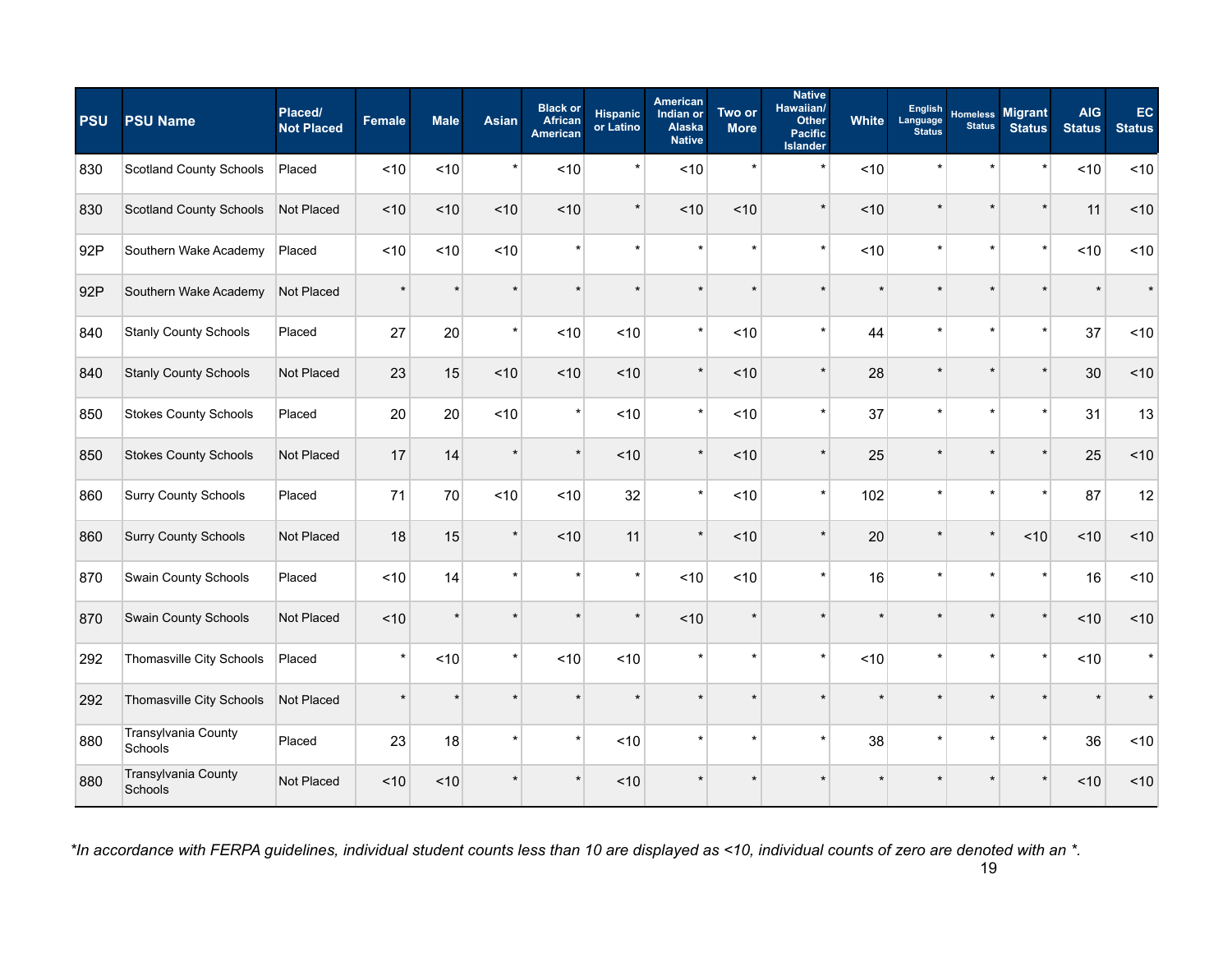| <b>PSU</b> | <b>PSU Name</b>                       | Placed/<br><b>Not Placed</b> | Female  | <b>Male</b> | <b>Asian</b> | <b>Black or</b><br><b>African</b><br><b>American</b> | <b>Hispanic</b><br>or Latino | American<br>Indian or<br><b>Alaska</b><br><b>Native</b> | Two or<br><b>More</b> | <b>Native</b><br>Hawaiian/<br>Other<br><b>Pacific</b><br><b>Islander</b> | White   | <b>English</b><br>Language<br><b>Status</b> | <b>Homeless</b><br><b>Status</b> | <b>Migrant</b><br><b>Status</b> | <b>AIG</b><br><b>Status</b> | EC<br><b>Status</b> |
|------------|---------------------------------------|------------------------------|---------|-------------|--------------|------------------------------------------------------|------------------------------|---------------------------------------------------------|-----------------------|--------------------------------------------------------------------------|---------|---------------------------------------------|----------------------------------|---------------------------------|-----------------------------|---------------------|
| 92T        | Triangle Math and<br>Science Academy  | Placed                       | 30      | 43          | 44           | ~10                                                  | ~10                          |                                                         | < 10                  | $\star$                                                                  | 18      | $\star$                                     |                                  |                                 | 16                          | ~10                 |
| 92T        | Triangle Math and<br>Science Academy  | Not Placed                   | ~10     | ~10         | $\star$      |                                                      |                              | $\star$                                                 | ~10                   | $\star$                                                                  | < 10    | $\star$                                     |                                  |                                 |                             |                     |
| 890        | <b>Tyrrell County Schools</b>         | Placed                       | $\star$ | $\star$     | $\star$      | $\star$                                              | $\star$                      |                                                         | $\star$               | $\star$                                                                  | $\star$ | $\star$                                     |                                  |                                 | $\star$                     |                     |
| 890        | <b>Tyrrell County Schools</b>         | Not Placed                   | $\star$ | ~10         | $\star$      | $\star$                                              |                              |                                                         |                       | $\star$                                                                  | < 10    | $\star$                                     |                                  |                                 | ~10                         | ~10                 |
| 900        | <b>Union County Public</b><br>Schools | Placed                       | 1,253   | 1,312       | 527          | 78                                                   | 181                          | ~10                                                     | 84                    | < 10                                                                     | 1,688   | < 10                                        | $\star$                          | $\star$                         | 1,850                       | 125                 |
| 900        | <b>Union County Public</b><br>Schools | Not Placed                   | 73      | 85          | 13           | ~10                                                  | 13                           |                                                         | ~10                   | $\star$                                                                  | 120     | $\star$                                     |                                  |                                 | 48                          | 14                  |
| 910        | Vance County Schools                  | Placed                       | ~10     | ~10         | $\star$      | ~10                                                  | ~10                          |                                                         | ~10                   | $\star$                                                                  | < 10    | $\star$                                     |                                  |                                 | 11                          | ~10                 |
| 910        | Vance County Schools                  | Not Placed                   | $\star$ | < 10        | $\star$      | $\star$                                              | ~10                          |                                                         |                       | $\star$                                                                  | ~10     | $\star$                                     |                                  | $\star$                         | < 10                        | $\star$             |
| 920        | <b>Wake County Schools</b>            | Placed                       | 2,169   | 2,651       | 1,795        | 164                                                  | 209                          | ~10                                                     | 145                   | ~10                                                                      | 2,495   | 24                                          |                                  | $\star$                         | 3,577                       | 375                 |
| 920        | <b>Wake County Schools</b>            | Not Placed                   | 36      | 73          | 54           | ~10                                                  | 12                           |                                                         | ~10                   |                                                                          | 33      | ~10                                         |                                  |                                 | 66                          | 14                  |
| 930        | Warren County Schools                 | Placed                       | $\star$ | $\star$     | $\star$      |                                                      | $\star$                      |                                                         |                       | $\star$                                                                  | $\star$ | $\star$                                     |                                  |                                 |                             |                     |
| 930        | <b>Warren County Schools</b>          | Not Placed                   | $\star$ | $\star$     | $\star$      |                                                      |                              |                                                         |                       | $\star$                                                                  |         | $\star$                                     |                                  |                                 |                             |                     |
| 940        | <b>Washington County</b><br>Schools   | Placed                       | < 10    | < 10        | < 10         | ~10                                                  | ÷                            |                                                         | ÷                     | $\star$                                                                  | < 10    | $\star$                                     |                                  |                                 | < 10                        | <10                 |
| 940        | <b>Washington County</b><br>Schools   | Not Placed                   | $\star$ | $\star$     | *            | $\star$                                              |                              |                                                         |                       | $\star$                                                                  |         | $\star$                                     |                                  |                                 |                             |                     |
| 950        | Watauga County Schools                | Placed                       | 90      | 70          | ~10          | $\star$                                              | ~10                          |                                                         | ~10                   | $\star$                                                                  | 142     | $\star$                                     |                                  | $\star$                         | 121                         | 47                  |
| 950        | Watauga County Schools                | Not Placed                   | ~10     | ~10         | $\star$      |                                                      |                              |                                                         |                       | $\star$                                                                  | ~10     | $\star$                                     |                                  |                                 | ~10                         | ~10                 |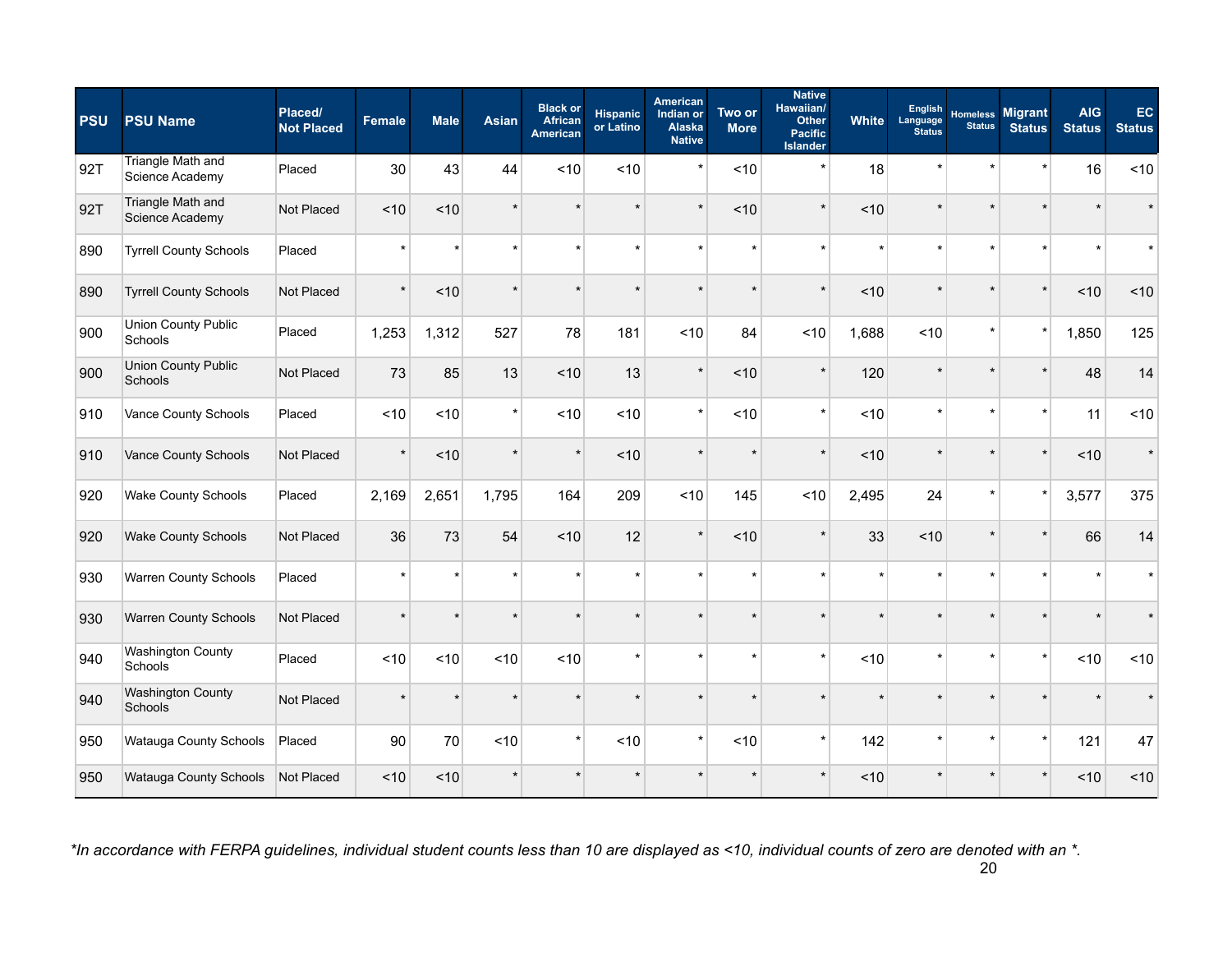| <b>PSU</b> | <b>PSU Name</b>                                  | Placed/<br><b>Not Placed</b> | Female  | <b>Male</b> | <b>Asian</b> | <b>Black or</b><br><b>African</b><br>American | <b>Hispanic</b><br>or Latino | American<br>Indian or<br><b>Alaska</b><br><b>Native</b> | Two or<br><b>More</b> | <b>Native</b><br>Hawaiian/<br><b>Other</b><br><b>Pacific</b><br><b>Islander</b> | White   | <b>English</b><br>Language<br><b>Status</b> | <b>Homeless</b><br><b>Status</b> | <b>Migrant</b><br><b>Status</b> | <b>AIG</b><br><b>Status</b> | EC<br><b>Status</b> |
|------------|--------------------------------------------------|------------------------------|---------|-------------|--------------|-----------------------------------------------|------------------------------|---------------------------------------------------------|-----------------------|---------------------------------------------------------------------------------|---------|---------------------------------------------|----------------------------------|---------------------------------|-----------------------------|---------------------|
| 960        | <b>Wayne County Public</b><br>Schools            | Placed                       | 64      | 76          | ~10          | 10                                            | 35                           |                                                         | 10                    | ~10                                                                             | 77      | ~10                                         | $\star$                          | ~10                             | 98                          | 11                  |
| 960        | Wayne County Public<br>Schools                   | Not Placed                   | ~10     | ~10         | $\star$      | ~10                                           | ~10                          |                                                         |                       | $\star$                                                                         | ~10     | $\star$                                     |                                  |                                 | ~10                         | ~10                 |
| 422        | Weldon City Schools                              | Placed                       | $\star$ | $\star$     | $\star$      | ź.                                            | $\star$                      | $\star$                                                 |                       | $\star$                                                                         | $\star$ | $\star$                                     |                                  |                                 | $\star$                     | $\star$             |
| 422        | Weldon City Schools                              | Not Placed                   | $\star$ | $\star$     | $\star$      | $\star$                                       | $\star$                      |                                                         |                       | $\star$                                                                         | $\star$ | $\star$                                     |                                  |                                 |                             |                     |
| 241        | Whiteville City Schools                          | Placed                       | 17      | ~10         | ~10          | ~10                                           |                              |                                                         |                       | $\star$                                                                         | 19      | $\star$                                     |                                  |                                 | 16                          | ~10                 |
| 241        | Whiteville City Schools                          | Not Placed                   | ~10     | ~10         | $\star$      | ~10                                           | ~10                          |                                                         |                       | $\star$                                                                         | 11      | $\star$                                     |                                  |                                 | ~10                         | $\star$             |
| 970        | <b>Wilkes County Schools</b>                     | Placed                       | 80      | 96          | ~10          | ~10                                           | 20                           | ~10                                                     | ~10                   | $\star$                                                                         | 146     | $\star$                                     |                                  |                                 | 130                         | 19                  |
| 970        | <b>Wilkes County Schools</b>                     | Not Placed                   | ~10     | ~10         | ~10          | $\star$                                       | $\star$                      |                                                         |                       | $\star$                                                                         | ~10     | $\star$                                     | $\star$                          |                                 | ~10                         | ~10                 |
| 980        | Wilson County Schools                            | Placed                       | 23      | 17          | < 10         | ~10                                           | ~10                          | ~10                                                     | $\star$               | $\star$                                                                         | 20      | $\star$                                     | $\star$                          | < 10                            | 31                          | ~10                 |
| 980        | <b>Wilson County Schools</b>                     | Not Placed                   | 28      | 32          | $\star$      | ~10                                           | ~10                          | ~10                                                     | ~10                   | ~10                                                                             | 43      | $\star$                                     |                                  |                                 | 44                          | ~10                 |
| 340        | Winston Salem / Forsyth<br>County Schools        | Placed                       | 403     | 478         | 114          | 34                                            | 57                           | $\star$                                                 | 30                    | $\star$                                                                         | 646     | ~10                                         | $\star$                          | $\star$                         | 742                         | 479                 |
| 340        | Winston Salem / Forsyth<br><b>County Schools</b> | Not Placed                   | 10      | 19          | ~10          | ~10                                           | 11                           | $\star$                                                 | ~10                   | $\star$                                                                         | ~10     | $\star$                                     |                                  |                                 | 18                          | 14                  |
| 990        | Yadkin County Schools                            | Placed                       | 45      | 45          | <10          | ~10                                           | 16                           | $\star$                                                 | $\star$               | $\star$                                                                         | 72      | $\star$                                     | $\star$                          |                                 | 66                          | 19                  |
| 990        | Yadkin County Schools                            | Not Placed                   | $\star$ | ~10         | $\star$      |                                               |                              |                                                         |                       | $\star$                                                                         | $\star$ | $\star$                                     |                                  |                                 | ~10                         | ~10                 |
| 995        | Yancey County Schools                            | Placed                       | 16      | 21          | $\star$      | $\star$                                       | ~10                          | $\star$                                                 | $\star$               | $\star$                                                                         | 34      | $\star$                                     |                                  |                                 | 25                          | ~10                 |
| 995        | <b>Yancey County Schools</b>                     | Not Placed                   | ~10     | ~10         | *            |                                               |                              | ~10                                                     |                       | $\star$                                                                         | < 10    | $\star$                                     |                                  |                                 | < 10                        | ~10                 |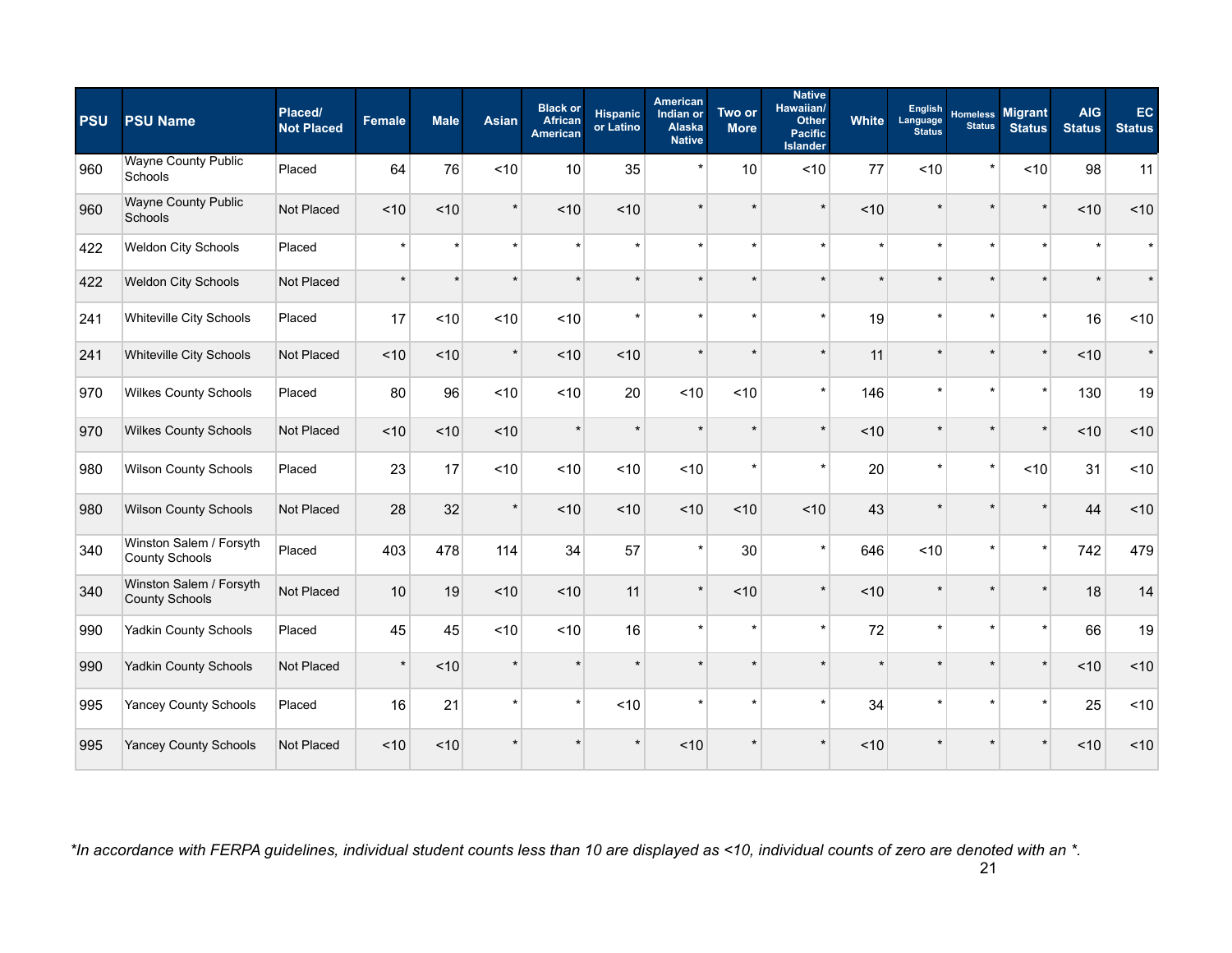### **Summary of Findings:**

G.S. 115C-81.36 became law on July 11, 2019, with an expectation for full implementation during the 2019-2020 school year. As noted above, the legislation outlined a reporting requirement to share the number and demographic information for all students scoring at the highest level on an end of grade or end of course mathematics assessment, and the same information for those eligible students who were both placed and not placed in an advanced mathematics course in the subsequent school year. Before full implementation could begin however, the state was impacted by the school closures resulting from the COVID-19 pandemic. As a result, no assessment data was available for the 2019-2020 school year, and the legislation was temporarily revised to ensure PSUs considered all existing data in equitable ways for students as mathematics course placement decisions were made. In addition, there were revisions made to the reporting requirements of the legislation to take into consideration the lack of end of grade and end of course assessment data. Therefore, in December 2020, the report shared with the general assembly included information regarding the enrollment, by race/ethnic group of all students enrolled in advanced mathematics courses for grades six and higher and all students participating in advanced learning opportunities in grades 3-5. With students returning to on-campus learning during the 2020-21 school year, end of grade and course assessments were once again available, and these data were utilized to determine which students were eligible for enrollment in advanced courses. As a result, 2021-22 is the first school year in which assessment data from the previous school year has been available to review to determine if current course placement is aligned to the legislated requirements.

In this year of baseline data, the following observations are noted:

- During the 2020-21 school year, **29,079** students in grades 6-13, scored at the highest level on either an end of grade or end of course mathematics assessment. In alignment with the legislation, these students were then eligible for placement in an advanced mathematics course in the current school year. Of those eligible students:
	- **91%** (26,575) are currently placed in an advanced mathematics course, and
	- **9%** (2,505) are not currently placed in an advanced mathematics course.
- Initial data indicates that the students in the American Indian or Alaska Native population are most frequently missed, or not placed, in advanced mathematics courses.
	- In grades 6-13, 19% of American Indian or Alaska Native students are not placed in an advanced course, as compared to counterparts ranging from 6 - 12% not placed.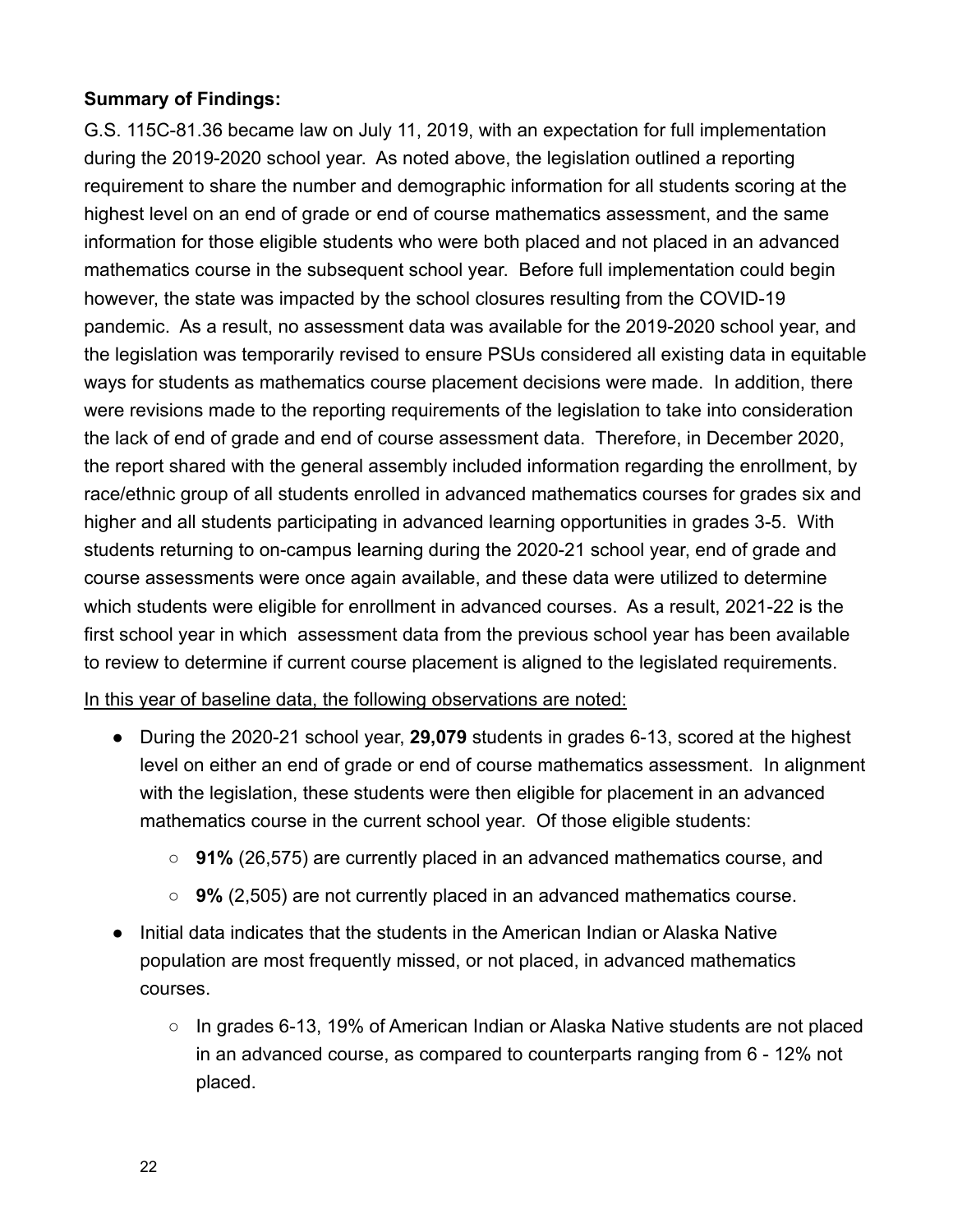- $\circ$  The percentage is highest in grades 6-8, where 27% of students are not placed and shows improvement at high school, where only 9% of students are not placed.
- In further reviewing the data by grade band and ethnic group, the percentage of students placed in an advanced mathematics course is *lowest* for students in grades 6 and/or 7.
	- For example, only 54% of 6th grade American Indian/Alaskan Native students, 80% of 6th grade multiracial (2 or more races) students, and 82% of 6th grade Hispanic or Latino students are placed in an advanced mathematics course. Likewise, for students in 7th grade, the percentage of eligible students placed in an advanced mathematics course ranges from 60 - 88%.
	- This lower percentage of students not placed, is likely the result of few PSUs offering advanced courses and opportunities at these grades. Therefore, the students eligible for advanced courses do not have a course offered in the local unit.
- Conversely, the number and percentage of students placed in an advanced mathematics course peaks for all ethnic groups, with 89 - 100% of eligible students placed in an advanced mathematics course during 8th grade. However, the ethnic group with the lowest percentage of students placed at grade 8 is still the American Indian or Alaska Native (89%).
- A similar trend is seen when examining sex data; with 6th and 7th grade students, both male and female placed between 84-89%, while in 8th grade, male and female students are placed at 97 and 98% respectively.
- For most ethnic groups, the percent of eligible students enrolled in an advanced course drops between 8th and 9th grade. For example, while 97% of Black and Hispanic/Latino students are enrolled in an advanced course at 8th grade, the percentage drops during 9th grade to 88% and 83% respectively.
- When examining the data by sex in grades 9-13, there is a decline in both male and female students in the final high school years, with the percentage of students placed dropping to 78 and 86% respectively at grade 12. This drop is likely due to students at grade 12 or 13 having completed all graduation requirements in mathematics, and choosing other coursework for the final high school year(s).
- In grades 9-13, districts and charters are offering various advanced mathematics courses to meet student needs, interests, and post-secondary plans: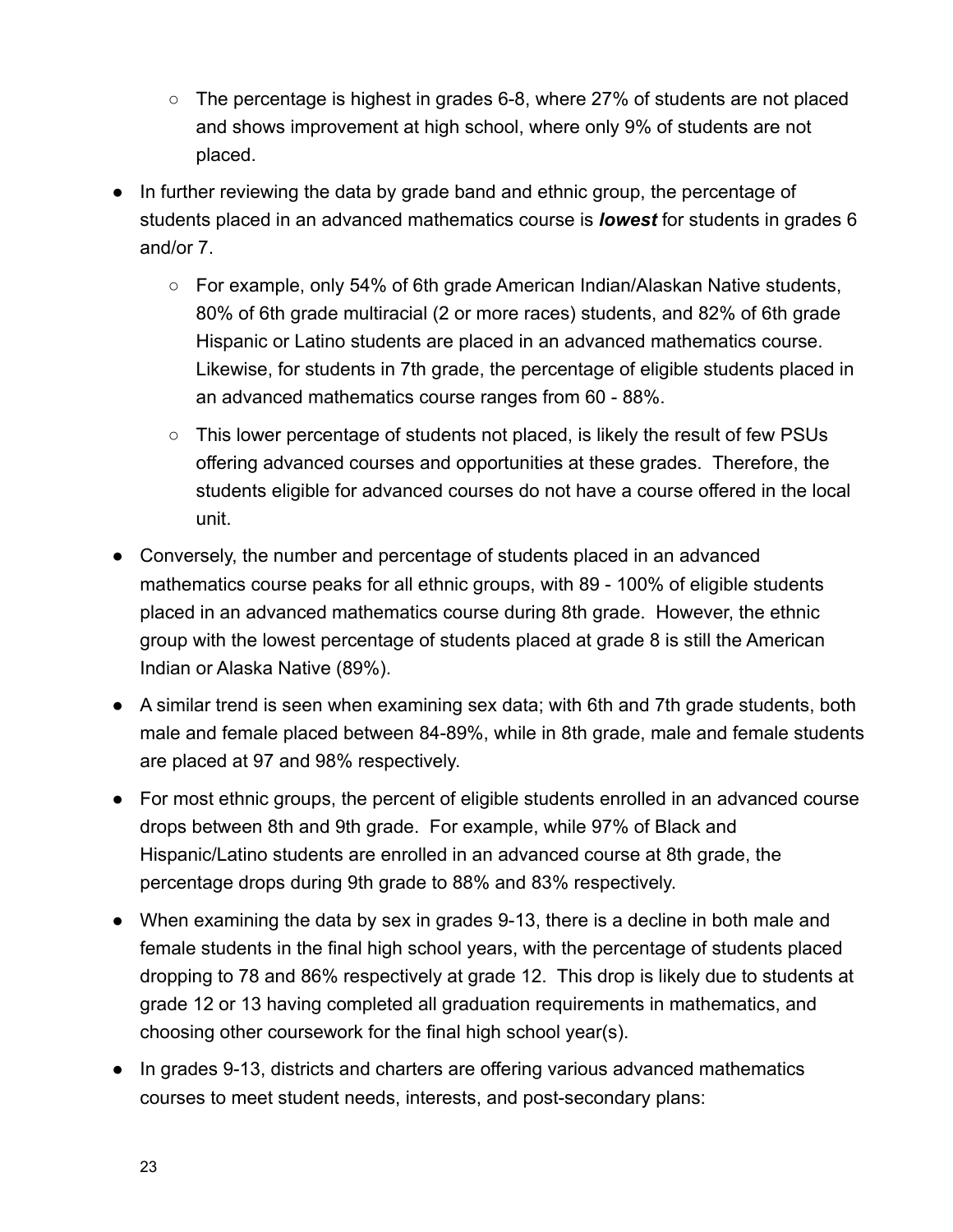- $\circ$  Courses are offered in a traditional face to face setting, as well as provided in an online learning environment by the PSU or external partner;
- Schools are offering a variety of mathematics courses, including Honors, University, Community College, Advanced Placement, International Baccalaureate, and Cambridge;
- Students eligible for advanced mathematics courses are enrolled in 23 of the 28 available high school advanced mathematics courses this year.

## **Next Steps for NCDPI:**

After reviewing and analyzing the Advanced Mathematics Course (AMC) report, NCDPI highlights the following observations and is committed to develop a plan of action to address these observations.

## *The higher likelihood of non-placement in advanced math courses for students of American Indian/ Alaska Native descent, in addition to other demographic groups.*

NCDPI will work with PSUs to put systems in place to monitor and analyze the end of grade and end of course assessment data soon after assessments are complete and develop a process of internal accountability to ensure that the families of all students who score at the highest level are properly notified of advanced math course eligibility and are scheduled accordingly. Additionally, NCDPI will provide guidance to districts in how to support parents/guardians in understanding their rights related to the advanced math course eligibility and addressing concerns parents/guardians may have when students are experiencing an advanced course for the first time.

# *The higher likelihood of students of all race/ethnic groups not placed in advanced courses at grades 6 and/or 7.*

NCDPI will work with PSUs to support advanced offerings available to students across grades 6 and 7. This will include determining concerns held by schools and districts with offering advanced courses early and addressing those concerns through the development and utilization of NCDPI resources. In addition, NCDPI will examine the statewide summary data to determine if there are trends to suggest a gap in providing advanced courses at grade 6-12 that may be attributed to regional or geographic factors that can be addressed with support and resources. NCDPI will support districts in changing mindsets, policies, and practices with focused professional learning opportunities to support teacher and student success.

### *The decline of enrollment in advanced math course offerings after 8th grade.*